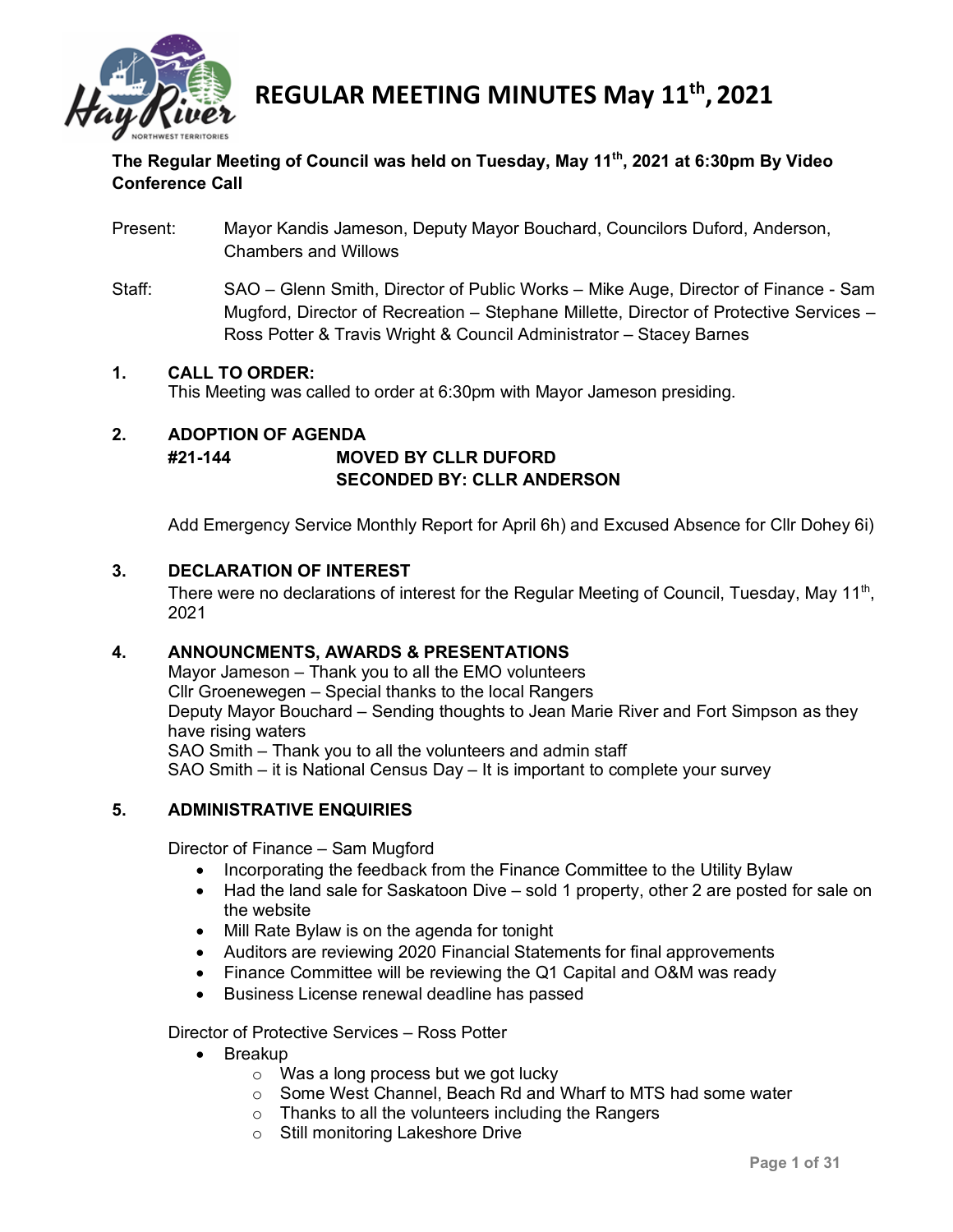

Travis Wright

- Great learning experience, everyone was a well-oiled machine
- Medical calls were up this month
- All breakup equipment has been cleaned and put away
- Will compile the photos for future reference

Director of Recreation – Stephane Millette

- Thank you to recreation staff that supported the breakup activities
- Community centre has now been cleaned up and registration centre put away
- Community spring cleanup is underway
- Youth programs are back on as of today
- Maintenance summer staff started part time with more full-time next week
- Summer Heat leader is working in getting the camp ready for summer
- Human Resources posted ads for Trail Foreman and Lifeguards
- Funding applications are getting submitted
- Summer CAP funding program for  $$250K$  is due May  $30<sup>th</sup>$
- Vale Island project is being resubmitted for round 2
- Expression of Interest for the Fisherman's Wharf closes on Friday

Director of Public Works – Mike Auge

- Working on cleanup activities from the flood
- Riverview Drive & Beaver Crescent project had a kick off meeting
- Working through some drainage issues around Town of Hay River
- There is a water leak we have narrowed down the area
- Curb side clean set to start the week after the long weekend, will be starting in town this year, tags available at town hall
- Street sweeping to start next week
- New labour started on Monday

Deputy Mayor Bouchard – There is major potholes in the Riverview Drive area

SAO – Glenn Smith

- Going to complete a debrief including an asset assessment from Public Works
- Talked with the Regional Superintendent to see how we can support Fort Smith with the Fort Simpson Flood Evacuees
- There was a press release approving the Water Treatment Plant study for \$450k, more ICIP projects coming
- Policy Committee is meeting to go over the Taxi bylaw, will bring back to Counil
- Consulting the Indigenous Governments regarding Vale Island as per the Community Plan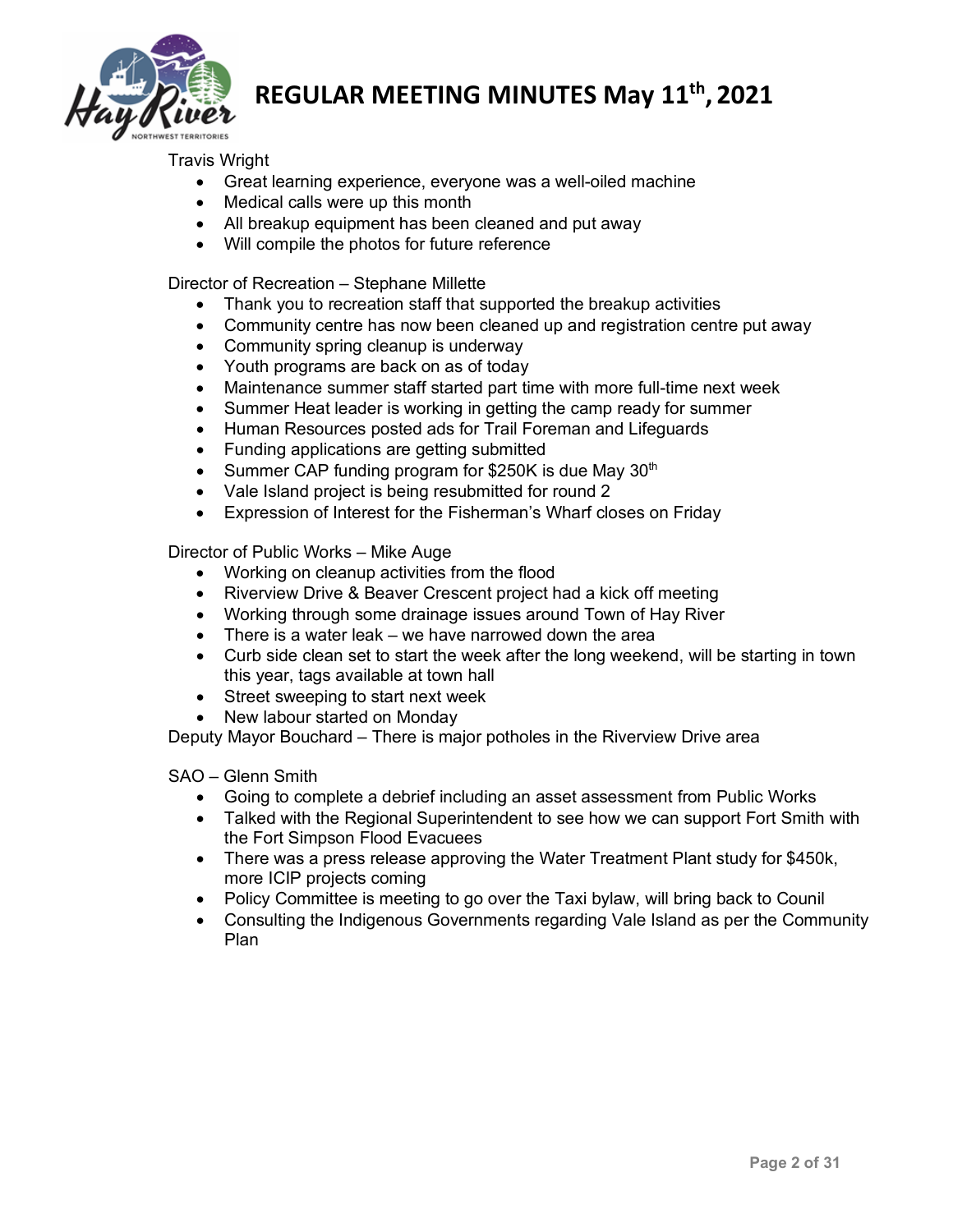

### **6. NEW BUSINESS**

### a. Tourism and Economic Development Report for April

### **RECOMMENDATION:**

### **#21-145 MOVED BY: CLLR CHAMBERS SECONDED BY: CLLR DUFORD**

**THAT THE COUNCIL OF THE TOWN OF HAY RIVER accepts the Tourism and Economic Development Report for the month of April 2021. CARRIED**

|                    | VANNILL |
|--------------------|---------|
| <b>BACKGROUND:</b> |         |

#### **Tourism Activity:**

- Visitor numbers have remained low with the border remaining closed and few events happening in April.
- Back page of upcoming May/June *Up Here Magazine* will promote *Hay-Cation* ideas to predominately Yellowknife visitors and will be supported with two-weeks of radio ads with True North FM. Advertising is meant to keep Hay River top-of-mind for *Staycation* visitors and remind subscribers in other provinces to plan a *Hay-Cation* when the border reopens.
- Information has been gathered from communities in the region and presented to Outcrop to begin work on the creation of a local and regional attraction and daytrip package showcasing Hay River as the Hub for tourism travel.
- A listing of pre-covid events in the community and a listing of local and regional attractions was provided to Spectacular NWT for them to promote through the *Staycation* program.
- *Hay-Cation* radio ads were created and broadcast for the second and third week of March on True North FM Radio.
- ITI Tourism Product Diversification Marketing Program funding proposal approved for \$8 800 toward the preparation of a *Wayfinding Signage Plan*.
- April breakdown of visitor origin YK 6, Fort Smith 11, BC 1 (all out of NWT visitors confirmed that they had self-isolated for 14 days before entering the community).
- There has been interest expressed by Yellowknife campers in booking their camp sites and group camping sites in Hay River. The online booking for Territorial campsites starts in the first week of May.

### **Economic Development Activity:**

- Economic development stakeholder consultation questions and stakeholders lists were prepared for meetings planned in the coming months as per THR's 2021 Strategic Plan commitments.
- Town of Hay River approved for additional 2 years at \$50 000/yr as part of GNWT Department of Industry, Tourism and Investment's Community Tourism Coordinator program.
- Expression of Interest document was finalized and submitted to the public for running the 2021 Fisherman's Wharf Pavilion Saturday Morning Market Operator contract.
- An hourly and daily rental agreement was finalized for the Fisherman's Wharf Pavilion to promote use of the facility for vendors during weekdays and Sunday.
- First year report submitted the CanNor *Expanding Community Tourism Plan as per reporting requirements.*

### **Other Activity:**

- *FoodCycler* sales have been strong with 70 of the 100 units sold by the end of April.
- Tourism & Economic Development Coordinator participated in a discussion regarding changes to the Liquor Legislation and how proposed changes would benefit to tourists and businesses.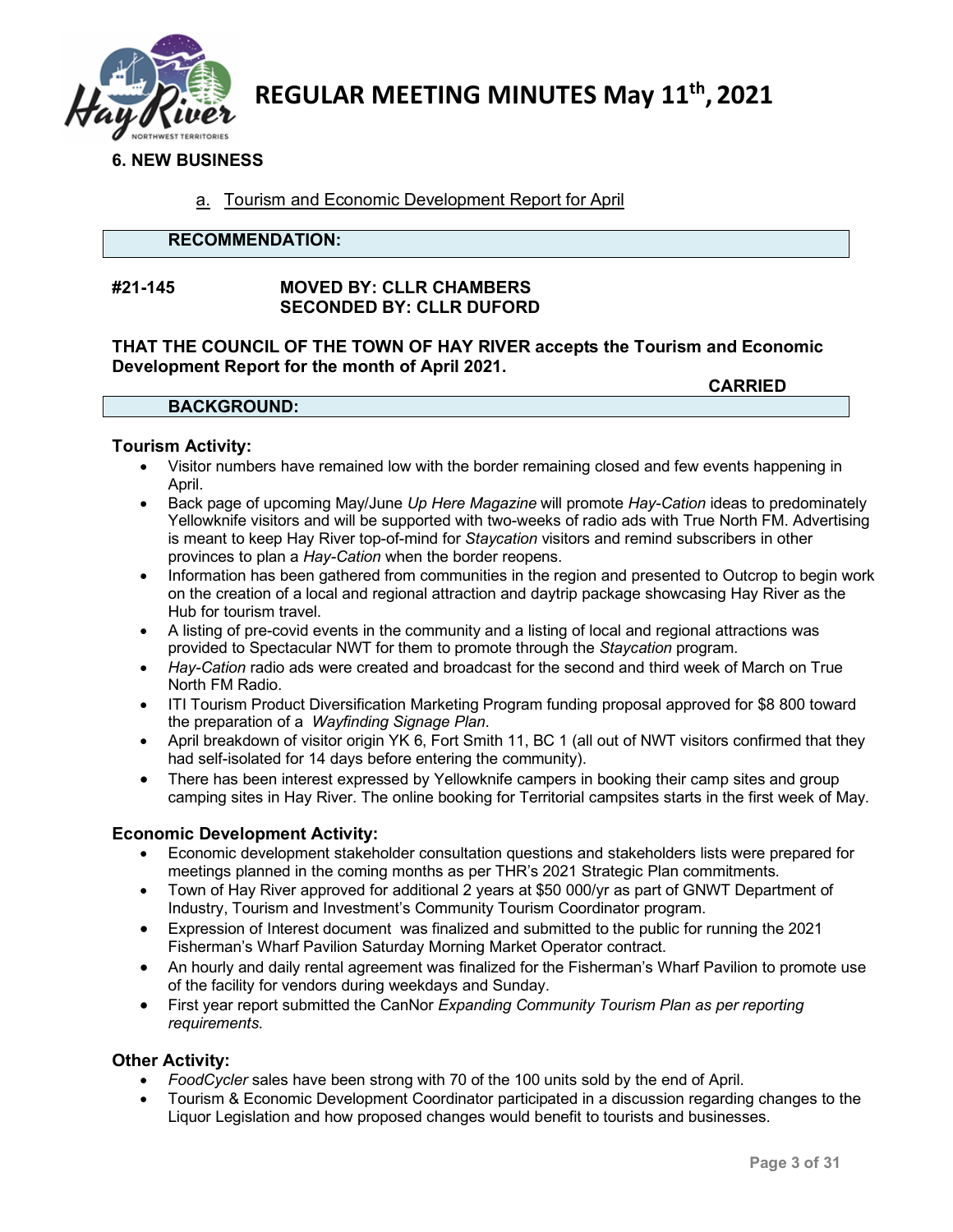

- Final questionnaire for CESO Mentorship program was completed and an overview was supplied by the mentor.
- T&ED Coordinator attended a live webinar for Trans Canada Trail moving into the summer months.
- The application to Tree Canada for beautifying Capital Drive and the Hay River Community Centre greenspace was not approved.

### **Key Performance Indicators:**

#### External Funding Success



### Visitor Information Centre Visitation

- Due to COVID restrictions and the borders being closed there is no tire traffic that traditional increases the number of visitors during the summer months.
- April 2021 saw only 18 unique visitors into the VIC, most were visiting from surrounding communities or professionals in town for work.

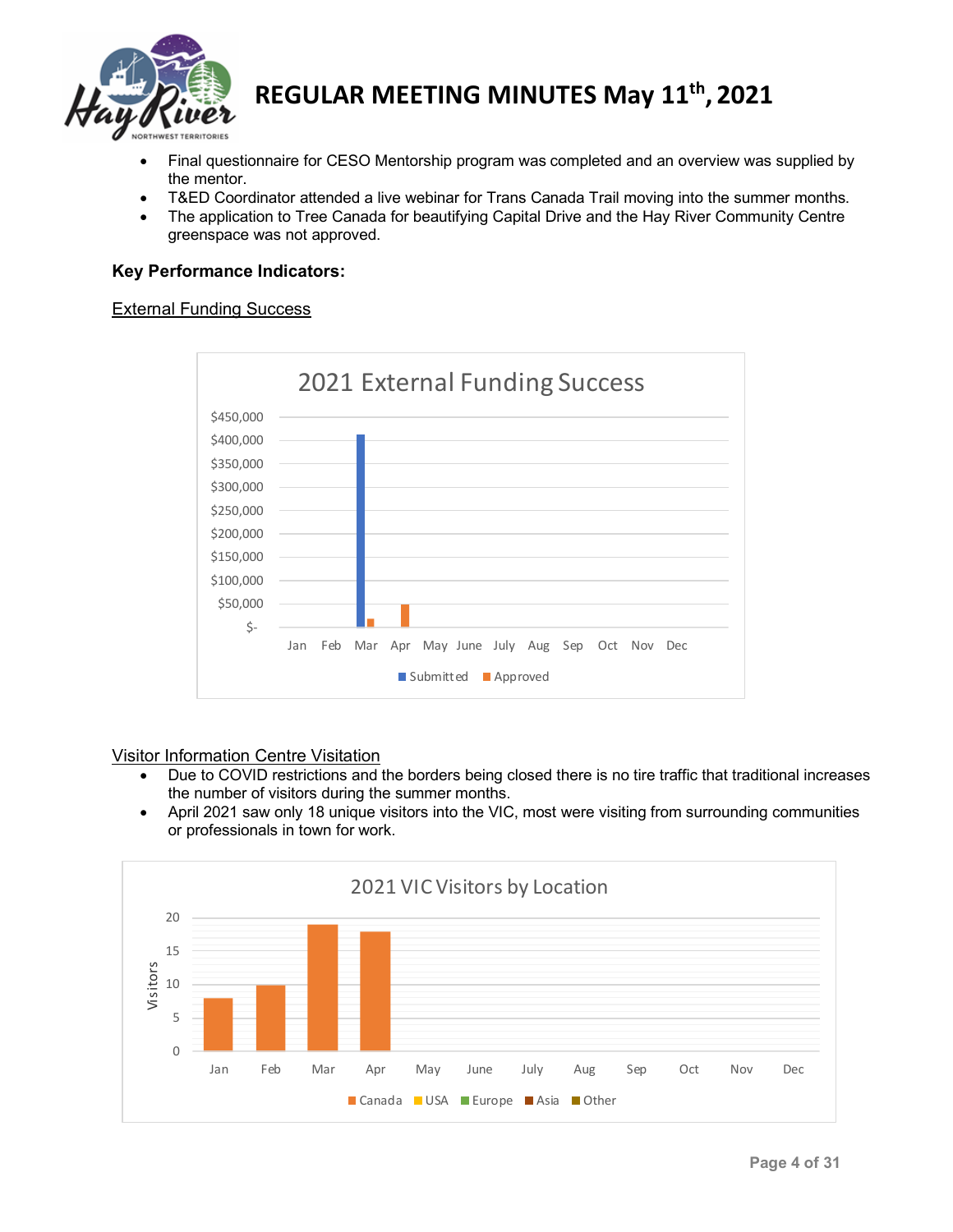

**Gift Shop Sales** 

• April traditionally is soft in artisan sales. The lack of visitors into the community continues to hamper the number of sales this month.



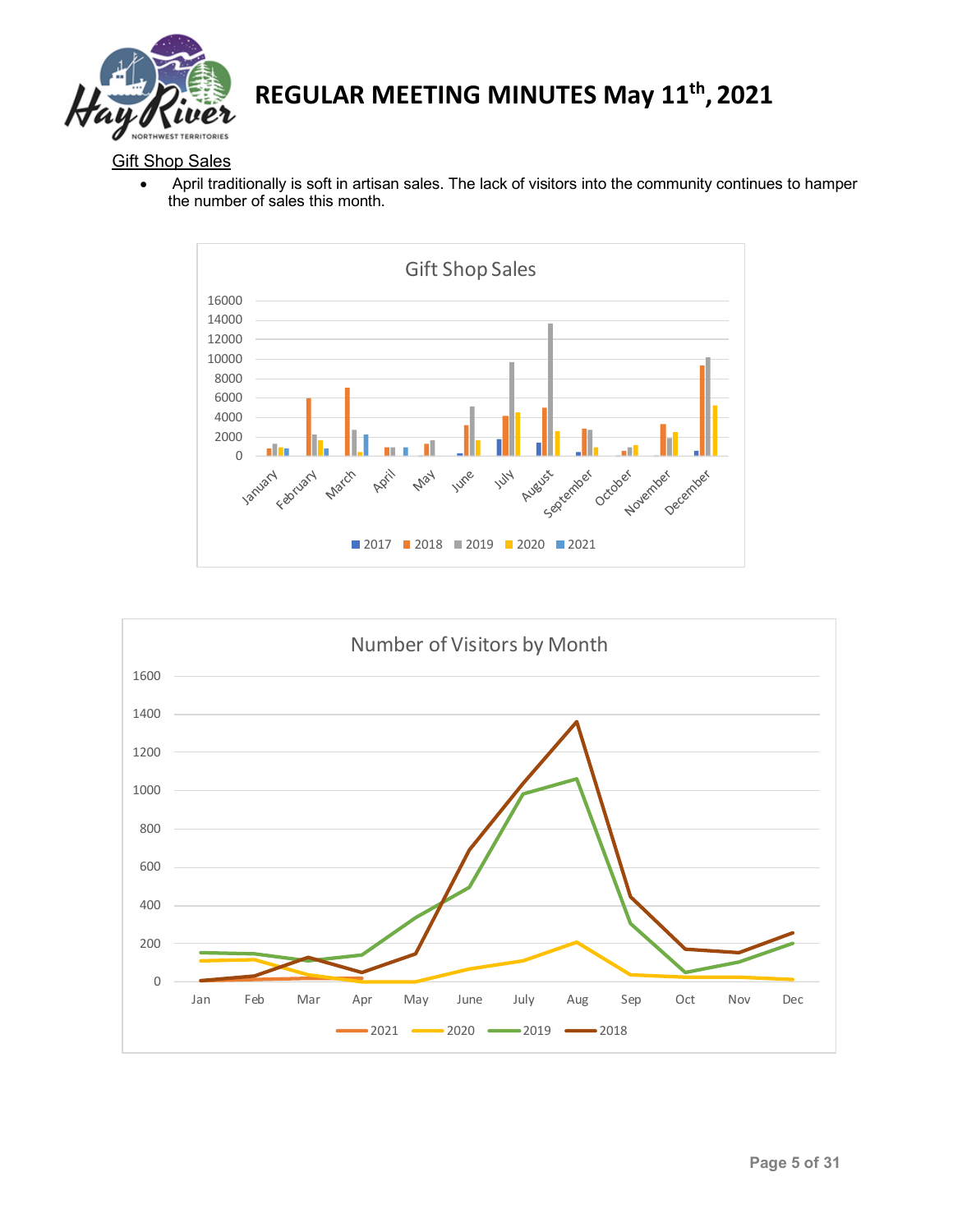

### Business License Sales, Type and Number

- Business licenses run from April 30 to March 31. This overview is from January to December.
- This graph shows when business licenses are paid and not the number of new business start ups.





### **Inbound & Outbound Marketing**

• Promotion through social media remains the focus for marketing. There has been an increase in engagement this month. *Analytics over the month of April:*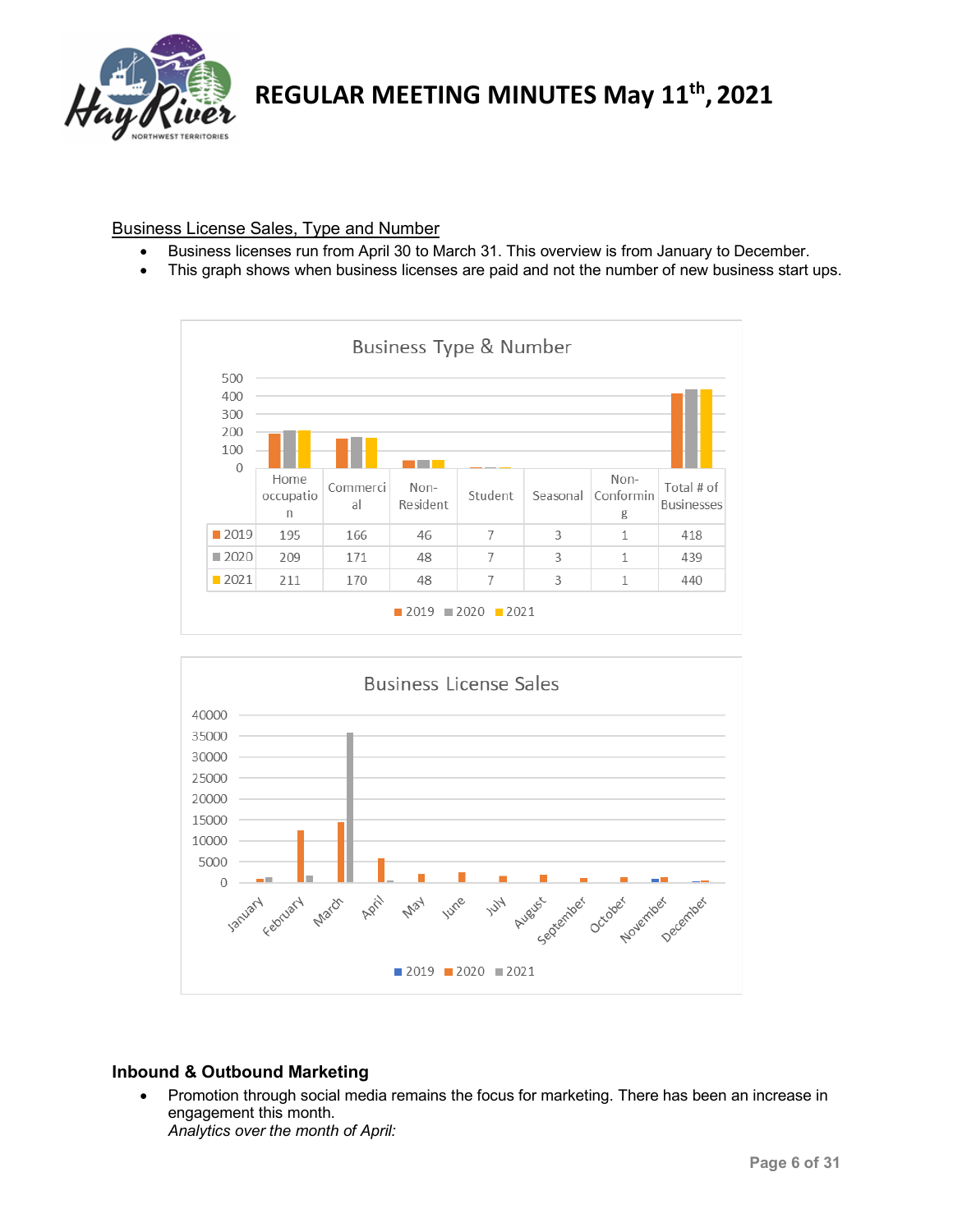

- o [www.facebook.com/hayrivertourism](http://www.facebook.com/hayrivertourism)
	- Page Reach up 23%, Users up 24%, overall post reach peak of 3.6K. No paid promotion
	- Peak organic post reached 4,469 people
	- post engagement down 51% and page followers down 43%
	- Page reach 8.4K up 6.5%
- o [www.twitter.com/hayrivertourism](http://www.twitter.com/hayrivertourism)
	- number of impressions 1,854 down from 4,672
	- 199 unique followers and follow 480 accounts
	- Profile visits 253 down 21%
- o [www.instagram.com/hayrivertourism](http://www.instagram.com/hayrivertourism)<br>Currently 287 unique follower
	- Currently 287 unique followers up 3.6% and follow 323 accounts
	- Accounts reached down 19% and Content Interactions down 35%
- Marketing:
	- o <u>[www.hayriver.com](http://www.hayriver.com/)</u><br>Users for *L* 
		- Users for April were 4.3K up 24%
		- Sessions 7.2K up 61%
		- Average session duration was 1:47 up 3%
		- Traffic Channel Source 857 organic engagement, 728 Social Media, 526 Direct Search and 27 Other Site Referrals.
		- Top 10 pages visited Breakup, Opportunity/Employment, Parks/Recreation, Economic Development/Industry Profile, Planning/Town Lots For Disposal, Council Members/Mayor Message, Alerts/Emergency Measures, Tourism/Attractions, Category/News, Contact/Directory.

### *Visitor Satisfaction Rating*

• Visitors this month were all in town for appointments or business. The most interest was in the Hay River breakup, Alexandra and Louise Falls and trail, Rotary Trail, restaurants, and retail shopping.

### **COUNCIL POLICY / STRATEGY OR GOAL:**

N/A

### **APPLICABLE LEGISLATION, BYLAWS, STUDIES, PLANS:**

N/A

**FINANCIAL IMPLICATIONS:**

N/A

### **ALTERNATIVES TO RECOMMENDATIONS:**

N/A

**ATTACHMENTS:**

N/A

**Prepared by: Reviewed by:** Tourism and Economic Development Coordinator **Director of Recreation** Date: May 6, 2021, Date: May 6, 2021

Stephane Millette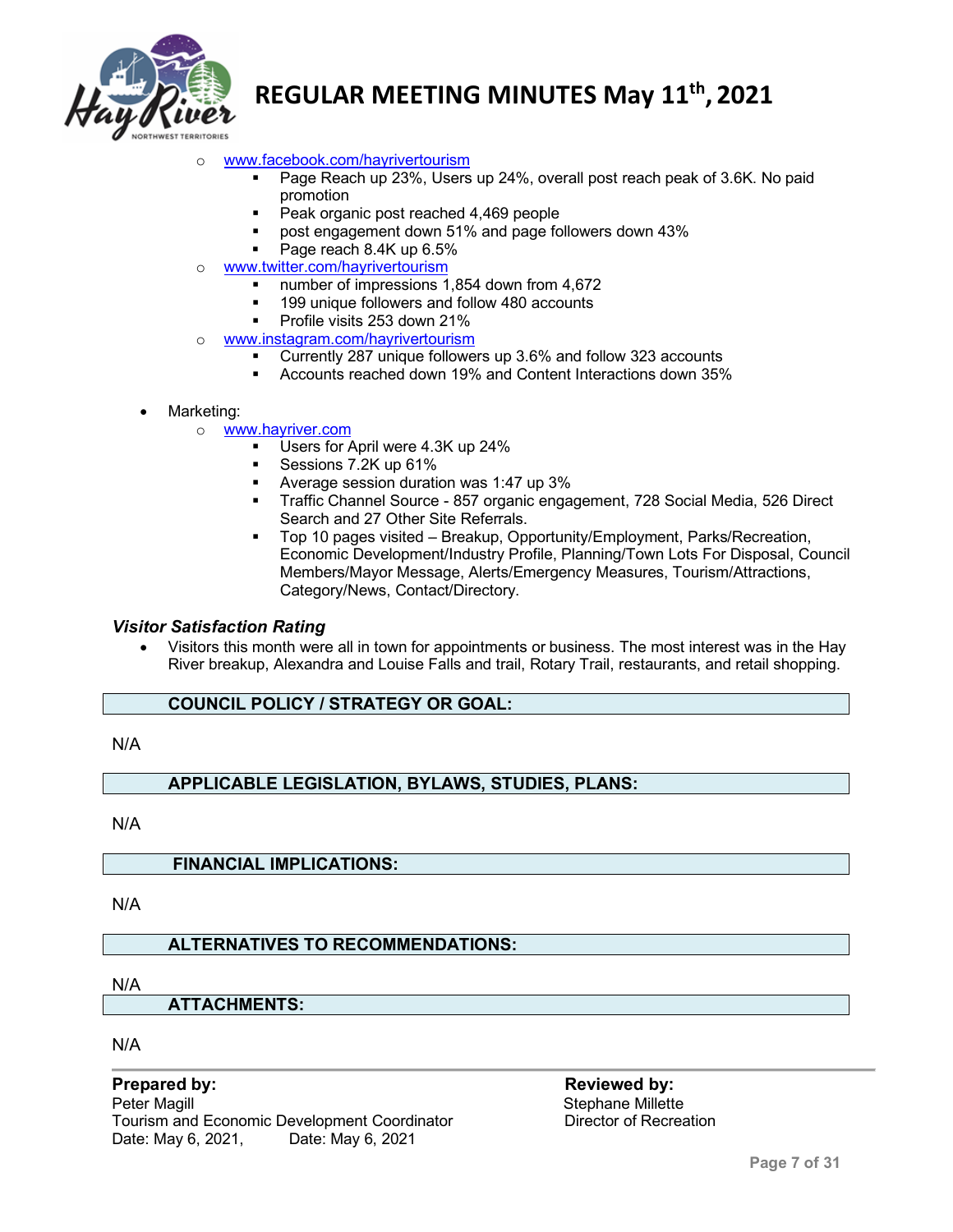

### b. Municipal Services Monthly Report for April

#### **RECOMMENDATION:**

**Report for April 2021 as presented.**

### **#21-146 MOVED BY: DEPUTY MAYOR BOUCHARD SECONDED BY: CLLR WILLOWS THAT THE COUNCIL OF THE TOWN OF HAY RIVER accepts the Municipal Enforcement**

### **BACKGROUND**

**CARRIED**

| <b>OFFENCE</b>                            |                | INQUIRY   INVESTIGATED | <b>WARNINGS SHELTER</b> |                | <b>FINES</b>   |   | <b>TOWED RETURNED</b> | <b>OTHER</b>  |
|-------------------------------------------|----------------|------------------------|-------------------------|----------------|----------------|---|-----------------------|---------------|
|                                           |                | (UNFOUNDED)            | (VERBAL,                |                |                |   | <b>TO OWNER</b>       | <b>ACTION</b> |
|                                           |                |                        | <b>LETTER OR</b>        |                |                |   |                       |               |
|                                           |                |                        | <b>VISUAL)</b>          |                |                |   |                       |               |
|                                           |                |                        |                         |                |                |   |                       |               |
| <b>Animal Control Bylaw</b>               |                |                        |                         |                |                |   |                       |               |
| Animal Abuse/Welfare                      | 1              | $\overline{1}$         |                         |                |                |   |                       |               |
| <b>Barking Dogs</b>                       | $\mathbf{1}$   |                        | $\overline{1}$          |                |                |   |                       |               |
| Dog Attack                                |                |                        |                         |                |                |   |                       |               |
| Dog Bites                                 | $\mathbf{1}$   |                        |                         |                |                |   |                       | 1             |
| Loose Cat/Dog                             | 7              | $\overline{1}$         | 3                       | $\overline{2}$ |                |   | 1                     |               |
| <b>Sled Dog Complaints</b>                |                |                        |                         |                |                |   |                       |               |
| Miscellaneous                             | 1              | 1                      |                         |                |                |   |                       |               |
|                                           |                |                        |                         |                |                |   |                       |               |
| <b>Business License</b>                   |                |                        |                         |                |                |   |                       |               |
| No Business License                       |                |                        |                         |                |                |   |                       |               |
| Operating business not as permitted       |                |                        |                         |                |                |   |                       |               |
|                                           |                |                        |                         |                |                |   |                       |               |
| <b>Traffic Bylaw</b>                      |                |                        |                         |                |                |   |                       |               |
| Vehicle/Trailer Parking                   | 9              | 8                      | 1                       |                |                |   |                       |               |
| <b>ATV/Snow Machine</b>                   | 3              | $\overline{1}$         | 1                       |                |                |   |                       | 1             |
| Fail to Stop (Sign or Light)              | 3              |                        | 2                       |                | 1              |   |                       |               |
| Distracted Driving (Includes School Zone) | $\overline{2}$ |                        |                         |                | $\overline{2}$ |   |                       |               |
| No Seat Belt                              | 7              |                        | $\overline{2}$          |                | 5              |   |                       |               |
| Fail to carry/No valid driver's licence   | 4              |                        | 4                       |                |                |   |                       |               |
| Suspended/Prohibited Driver               |                |                        |                         |                |                |   |                       |               |
| Vehicle Unfit for Road                    |                |                        |                         |                |                |   |                       |               |
| Fail to carry/No Insurance                | 8              |                        | 6                       |                | 1              | 1 |                       |               |
| Fail to carry/No registration             | 8              |                        | 5                       |                | 3              |   |                       |               |
| Unsecure Load                             |                |                        |                         |                |                |   |                       |               |
| <b>Obstructed Windshield/Windows</b>      | $\overline{2}$ |                        | $\overline{2}$          |                |                |   |                       |               |
| Fail to drive to road conditions          |                |                        |                         |                |                |   |                       |               |
| Improper use of plate                     |                |                        |                         |                |                |   |                       |               |
| Drive w/o lights during low visibility    |                |                        |                         |                |                |   |                       |               |
| No license plate                          | $\mathbf{1}$   |                        | 1                       |                |                |   |                       |               |
| Speeding                                  | 9              |                        | 1                       |                | 8              |   |                       |               |
| Speeding (School/Construct/Industrial)    | 15             |                        | $\overline{7}$          |                | 8              |   |                       |               |
| Suspected Impaired Driver                 | 1              | 1                      |                         |                |                |   |                       |               |
| <b>Miscellaneous</b>                      | $\overline{2}$ | $\overline{1}$         | 1                       |                |                |   |                       |               |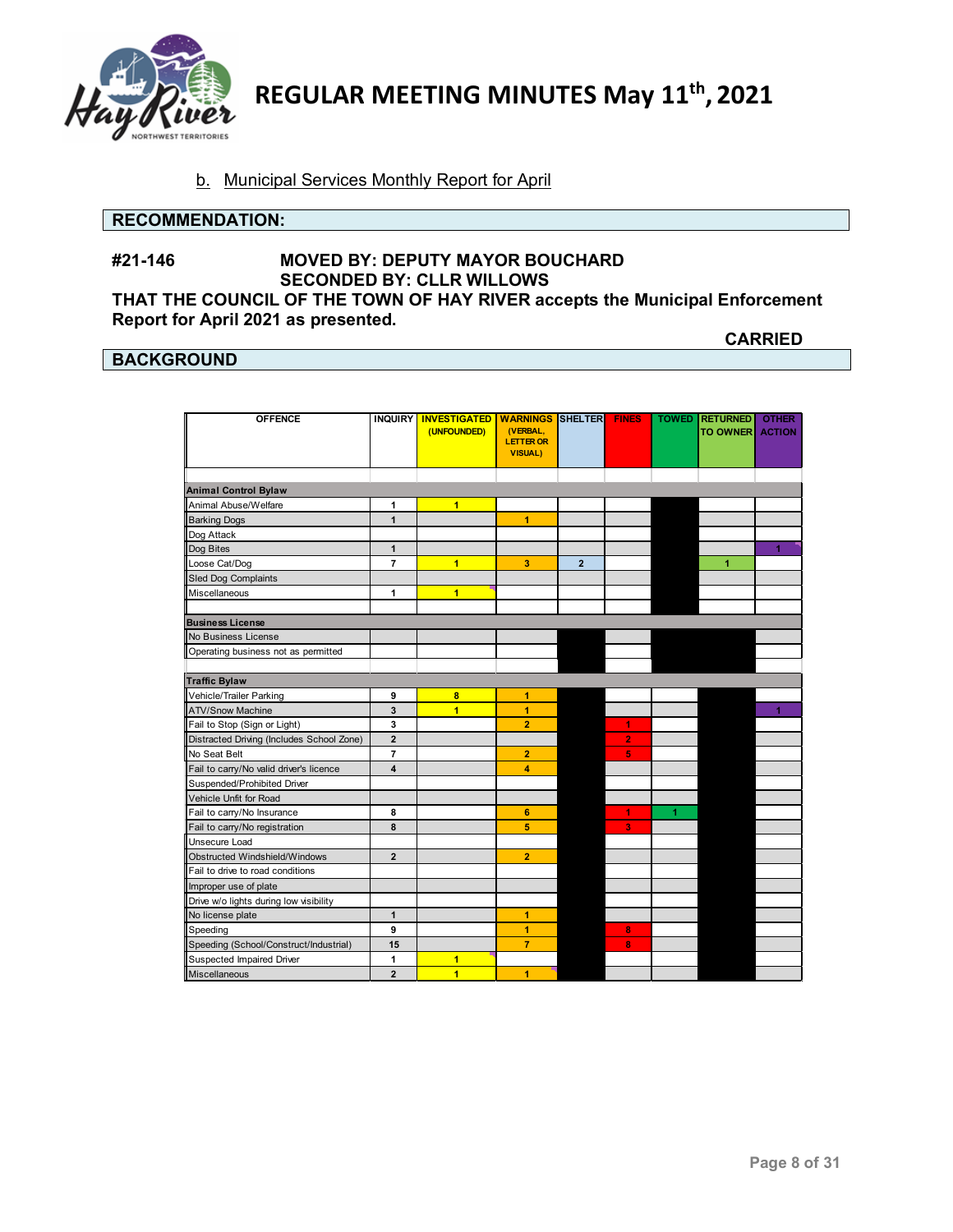

| <b>Unsightly Bylaw</b>              |                         |                |                |                |    |                           |   |   |
|-------------------------------------|-------------------------|----------------|----------------|----------------|----|---------------------------|---|---|
| Overgrown Trees                     |                         |                |                |                |    |                           |   |   |
| Long Grass & Weeds                  |                         |                |                |                |    |                           |   |   |
| Garbage/Junked Vehicle              | 5                       |                | 4              |                |    |                           |   |   |
| <b>Miscellaneous</b>                | 1                       |                |                |                |    |                           |   | 1 |
|                                     |                         |                |                |                |    |                           |   |   |
| <b>Taxi Bylaw</b>                   |                         |                |                |                |    |                           |   |   |
| <b>Taxi Not Available</b>           |                         |                |                |                |    |                           |   |   |
| Smoking/Drinking in Taxi            |                         |                |                |                |    |                           |   |   |
| Fail to carry/No Taxi Permit        |                         |                |                |                |    |                           |   |   |
|                                     |                         |                |                |                |    |                           |   |   |
| <b>Noise Abatement Bylaw</b>        |                         |                |                |                |    |                           |   |   |
| Noise Complaint                     | $\overline{\mathbf{r}}$ | 3              | 4              |                |    |                           |   |   |
|                                     |                         |                |                |                |    |                           |   |   |
| <b>Fire Prevention Bylaw</b>        |                         |                |                |                |    |                           |   |   |
| Burning without permit              |                         |                |                |                |    |                           |   |   |
| Fireworks without supervison        |                         |                |                |                |    |                           |   |   |
| Improper Storage of Hazards         |                         |                |                |                |    |                           |   |   |
| Miscellaneous                       | 2                       |                | $\overline{2}$ |                |    |                           |   |   |
|                                     |                         |                |                |                |    |                           |   |   |
| <b>Unsafe/Hazardous Behaviour</b>   |                         |                |                |                |    |                           |   |   |
| Walking on railroad tracks          | 2                       | $\overline{1}$ | $\overline{1}$ |                |    |                           |   |   |
| ATV's on railroad tracks            |                         |                |                |                |    |                           |   |   |
| Intoxcated- Unable to care for self | 4                       |                |                |                |    |                           |   | 4 |
| Fighting in Public                  |                         |                |                |                |    |                           |   |   |
| Public Urination/Defecation         | 1                       |                | 1              |                |    |                           |   |   |
| Loitering                           | 1                       |                | 1              |                |    |                           |   |   |
| Drinking in public                  |                         |                |                |                |    |                           |   |   |
| Vehicle blocking roadway            |                         |                |                |                |    |                           |   |   |
|                                     |                         |                |                |                |    |                           |   |   |
| <b>Snow Removal Bylaw</b>           |                         |                |                |                |    |                           |   |   |
| Sidewalks not cleared               | 1                       |                | 1              |                |    |                           |   |   |
| Snowbanks causing hazard            | $\overline{2}$          | $\overline{2}$ |                |                |    |                           |   |   |
| Snow being put on private property  | $\overline{\mathbf{2}}$ | $\overline{2}$ |                |                |    |                           |   |   |
| Miscellaenous                       | $\overline{2}$          | $\overline{2}$ |                |                |    |                           |   |   |
|                                     |                         |                |                |                |    |                           |   |   |
| <b>TOTAL</b>                        | 115                     | 24             | 51             | $\overline{2}$ | 28 | $\bullet$<br>$\mathbf{0}$ | 1 | 8 |

### **Community Beautification**

Notices have already begun going out to community members ahead of the spring season to encourage them to start cleaning up their properties. Numerous properties have been observed with large amounts of garbage bags piled on the front of the property—some where garbage has been accumulating for quite some time. There have been other properties sighted with vehicles that do not belong due to the zoning or due to it being a "junked vehicle" as defined in the Unsightly Bylaw.

### **School Safety**

There are still many people who are speeding in the school zone and continue to use restricted electronic devices. There have been two (2) documented "near misses" in April, which involved both a distracted driver and a speeding driver. Children crossing at the crosswalks with amber lights flashing were almost struck by vehicles due to the driver's inattention to the road.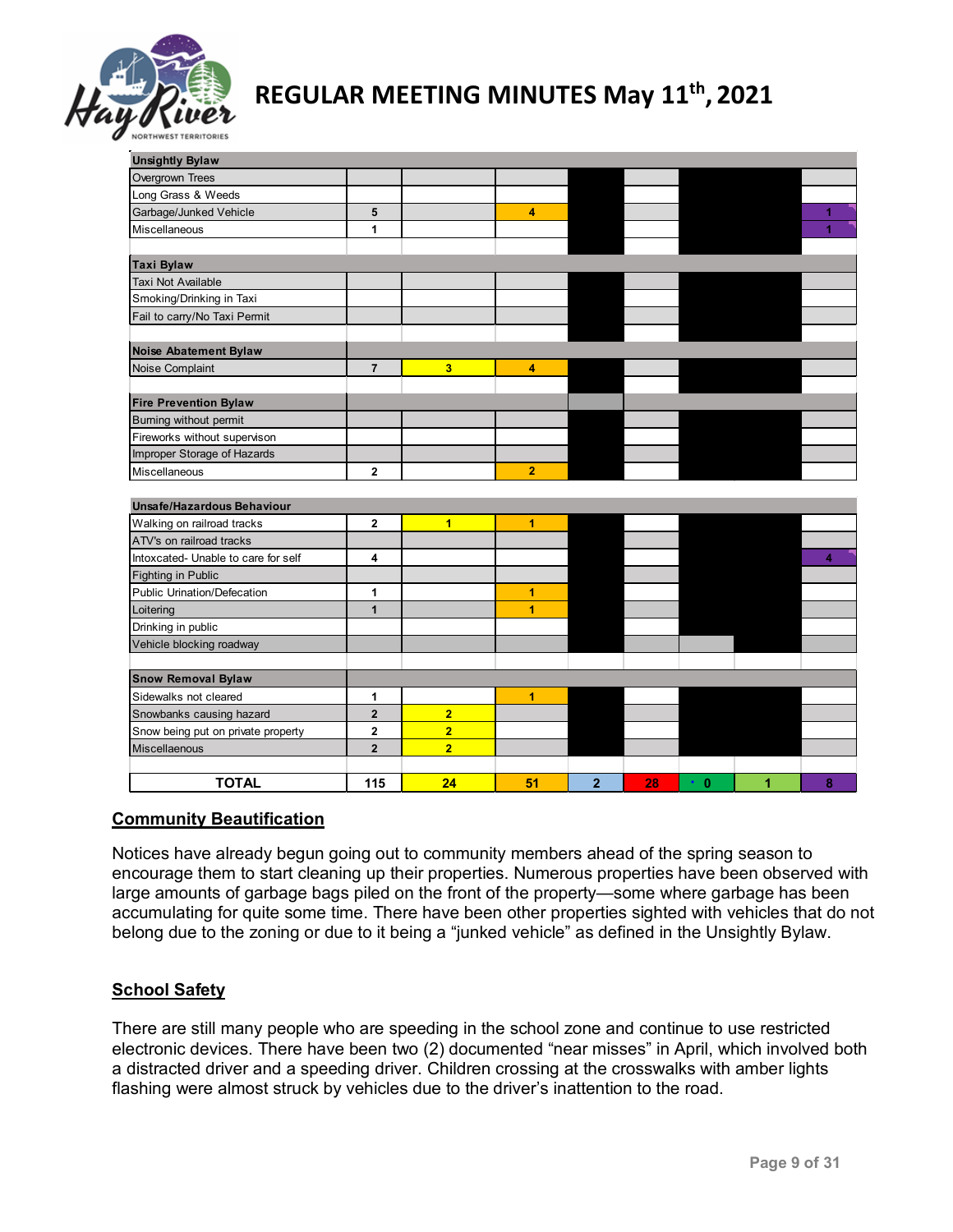

### **Community Activities and Partnerships**

The Protective Services Specialist continues to work closely with the RCMP and the Hay River Health and Social Services Authority on a variety of issues, most commonly intoxicated persons in public who are unable to care for themselves.

Since the closing of the homeless shelter this past month, it has put a strain on public safety resources to find the most appropriate and safest place for vulnerable persons to go to seek refuge. There have been talks amongst various agencies to consider getting together to come up with alternative solutions to this problem to ensure the safety of all Hay River residents.

### **Road Safety**

Eight (8) instances of vehicles driving without any liability policy confirmed by insurance providers were found through the routine enforcement of Bylaws, including the investigation of complaints received.

During the whiteout storm conditions on April 10<sup>th</sup>, 2021, the Protective Services Specialist conducted a patrol of Highway 2 to the Golf Course and along Highway 5 to the weigh scale, looking for vehicles in distress who may have gotten stranded due to the weather conditions. Upon traveling down Highway 5 in whiteout conditions and driving well under the maximum posted speed limit due to poor road conditions, a vehicle was observed visually fast and confirmed on radar doing 114km/h in a 70km/h zone. The driver stated they were driving from Fort Smith to Fort Simpson, and their rush was to get home and "beat the weather," which was already in effect. The driver was issued a fine under the Motor Vehicles Act Section 169(3), which is \$326 and comes with five demerit points.

### **Upcoming Goals**

With the better weather coming ahead, more foot patrols of the downtown area will be occurring. This is to encourage business owners and persons who use the downtown core businesses to approach the Protective Services Specialist and engage in conversation on any Bylaw infractions, safety issues, or concerns noted in the community to get them addressed.

### **Speed Statistics for the Month**

*The fastest speeds recorded for this month per zone are as follows;*

**Porritt Landing/Industrial (40km/h Zone)- 66km/h MacKenzie Highway near Hospital (60km/h)- 111km/h Woodland Drive in front of Harry Camsell/PA School during School Time (30km/h)- 60km/h MacKenzie Highway/104th Street residential area (40km/h)- 65km/h MacKenzie Highway near Airport (60km/h)- 82km/h Highway 5/Highway 2 Junction (70km)- 114km/h**

### **COUNCIL POLICY / STRATEGY OR GOAL:**

*Strategy: Goal:*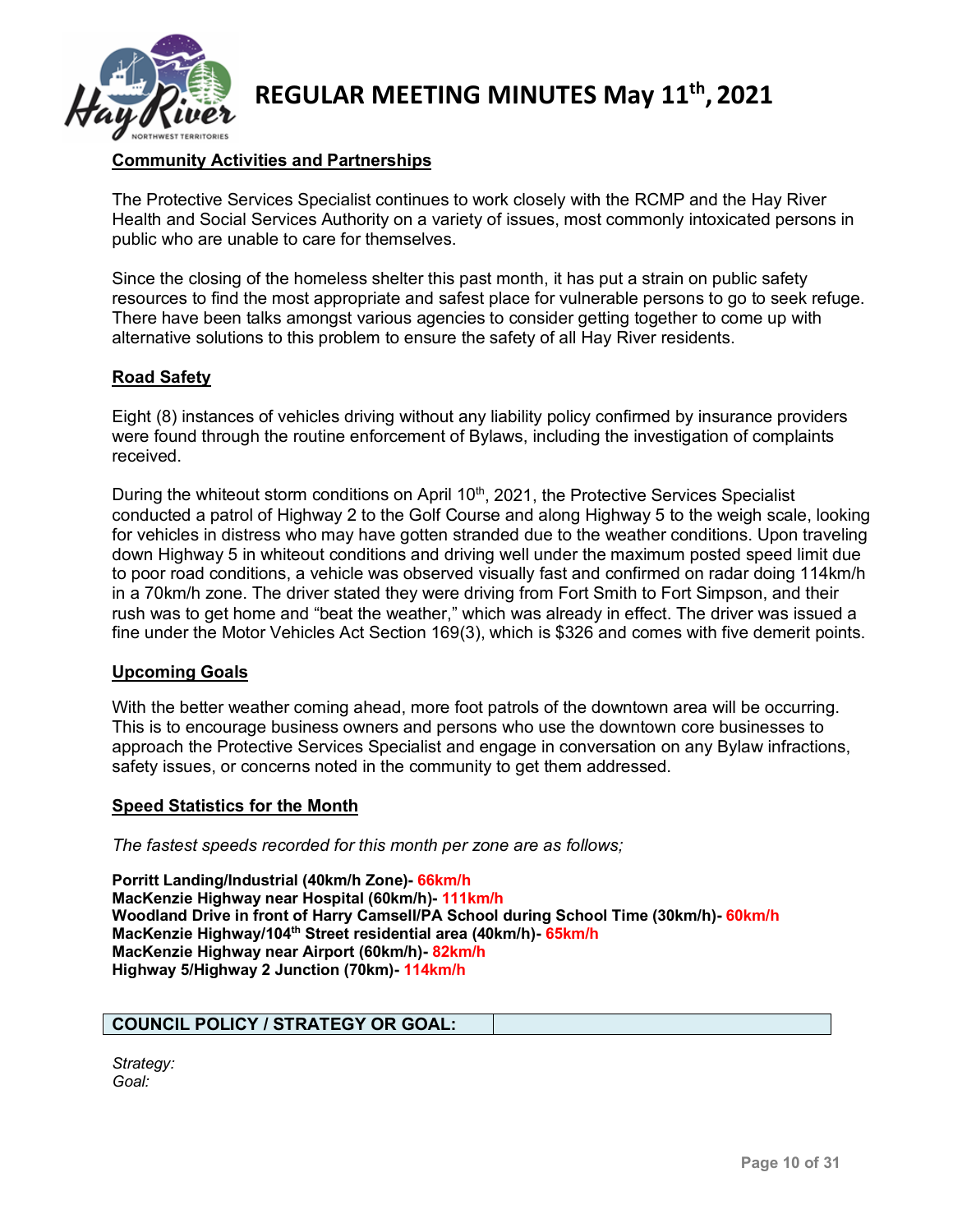

### **APPLICABLE LEGISLATION, BYLAWS, STUDIES, PLANS:**

All applicable Bylaws and Territorial Legislation

### **FINANCIAL IMPLICATIONS:**

N/A

### **ALTERNATIVES TO RECOMMENDATIONS:**

N/A



A screengrab from body worn camera footage showing the in-car radar displaying a speed of 114km/h in a 70km/h during whiteout conditions on April 10<sup>th</sup>, 2021 along Highway 5 near the Highway 2 Junction.

Travis Rosborough<br>
Protective Services Specialist<br>
Protective Services Protective Services Specialist<br>Date: May 1st, 2021

#### **Prepared by: Reviewed By: Reviewed By:**

Date: May 1st, 2021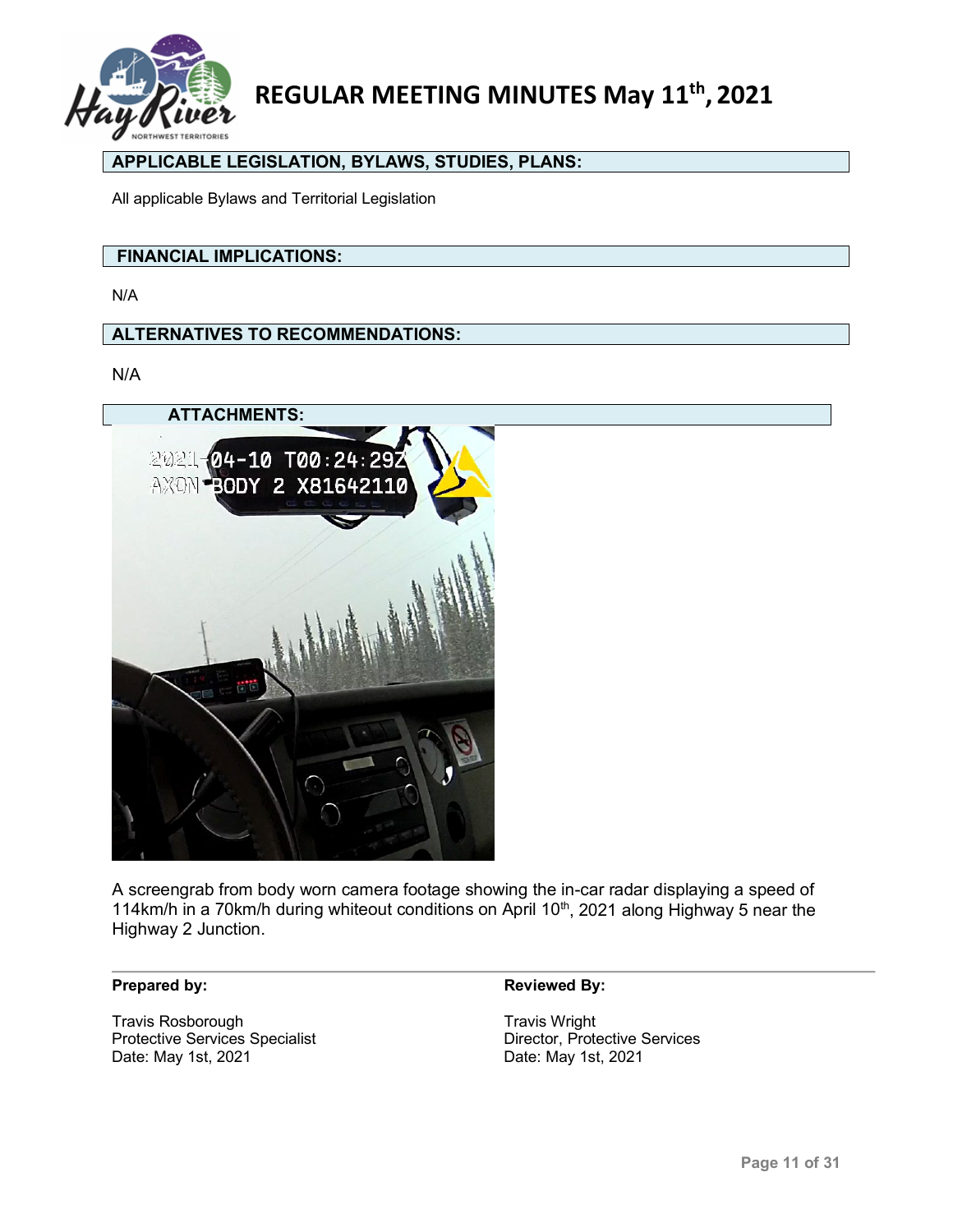

### c. Public Works Monthly Report for April

### **RECOMMENDATION:**

### **#21-147 MOVED BY: CLLR DUFORD SECONDED BY: DEPUTY MAYOR BOUCHARD**

### **THAT THE COUNCIL OF THE TOWN OF HAY RIVER accepts the Public Works Monthly Report for April 2021.**

### **BACKGROUND:**

**CARRIED**

### **Capital Projects 2021:**

A list of 2021 Capital Projects along with a brief update of the status of these projects is included in the chart below. More details on those projects that received significant work this month follows the chart.

|                                                                           | <b>2021 Capital Projects</b>                                                                                                                                                                      |
|---------------------------------------------------------------------------|---------------------------------------------------------------------------------------------------------------------------------------------------------------------------------------------------|
| Project                                                                   | <b>Update</b>                                                                                                                                                                                     |
| <b>New Town Hall</b>                                                      | Applications for funding being worked on, design activities will<br>depend on funding available.                                                                                                  |
| Old Town Hall Demolition (carry over from<br>2020)                        | Consultant working on tender documents for hazardous material<br>abatement and demolition.                                                                                                        |
| Sewer Flusher (carry over from 2020)                                      | Flusher arrived in early February and is now in use. Project<br>complete.                                                                                                                         |
| <b>New Lift Station</b>                                                   | Construction began in August 2020 and continued to mid-October<br>when the project was shut down for the winter. Sheet piling has<br>been installed and excavation work will begin in the spring. |
| Fraser Place Development                                                  | Rezoning and design work for the area has been completed.<br>Project on hold until Fall to accommodate migratory bird seasonal<br>limitations for tree clearing.                                  |
| <b>Market Garden Road Extension</b>                                       | Options for this project being investigated.                                                                                                                                                      |
| Caribou Crescent Water Sewer and Drainage<br>(carry over from 2020)       | Underground infrastructure work completed and backfilled in<br>2020. Paving work to occur in 2021.                                                                                                |
| Beaver Crescent Water, Sewer, and<br>Drainage                             | Contract awarded to Rowe's Construction, work to commence in<br>June.                                                                                                                             |
| <b>Riverview Drive Upgrade</b>                                            | Contract awarded to Rowe's Construction, work to commence in<br>June.                                                                                                                             |
| <b>Waste Diversion Project - Tire Recycling</b><br>(carry over from 2020) | Have received clarification from GNWT on eligible expenses for<br>funding. RFP for this work to be put out in May.                                                                                |
| Hazardous Waste Removal Project                                           | MACA led project that is contingent on new ICIP funding.                                                                                                                                          |
| Water Treatment Plant Intake Inspection<br>(carry over from 2020)         | Work completed.                                                                                                                                                                                   |
| Capital Drive Watermain                                                   | Design work planned for Q3 or Q4.                                                                                                                                                                 |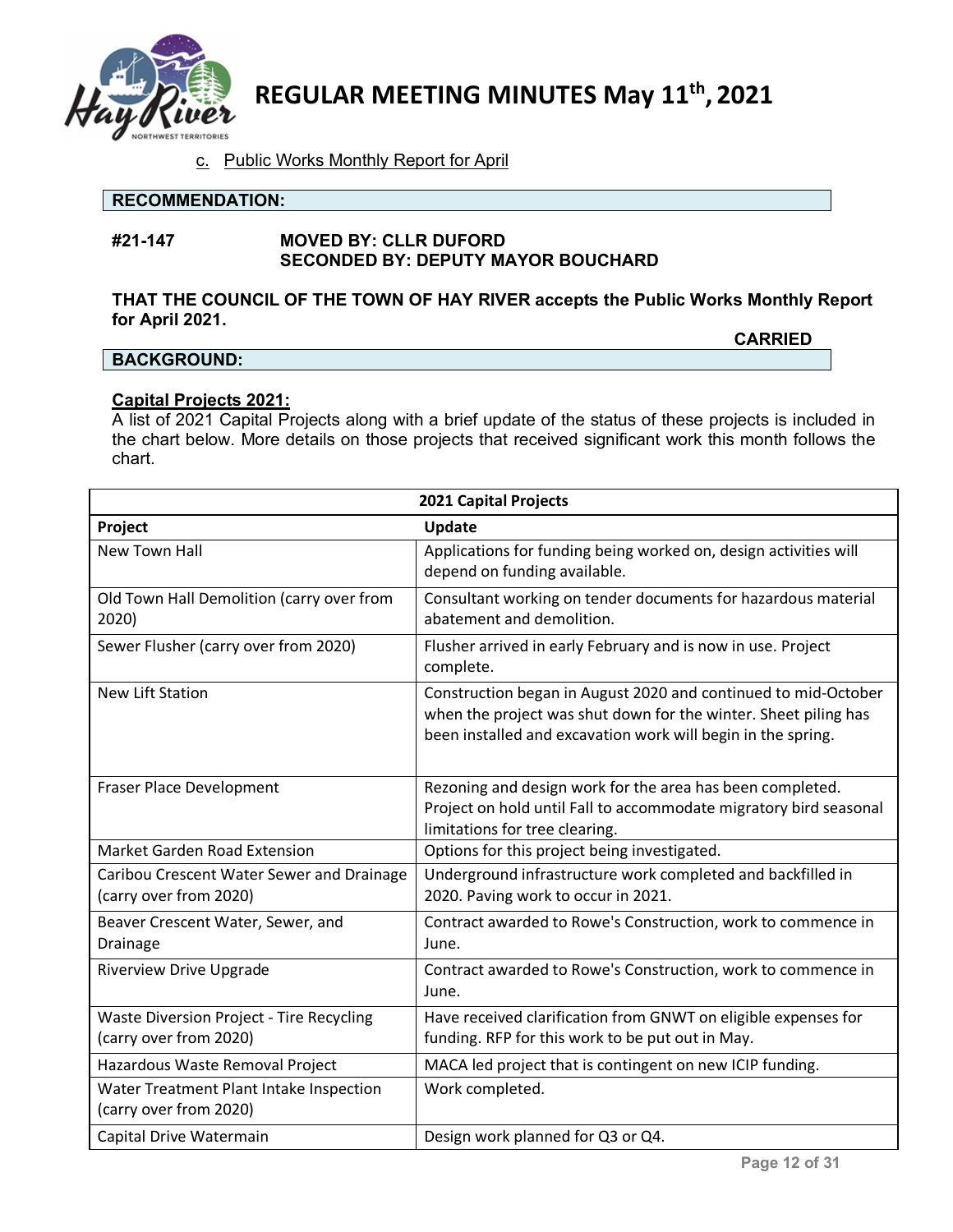

| Paradise Road Realignment                                                | Work to take place during summer months.                                                                                                                                                       |
|--------------------------------------------------------------------------|------------------------------------------------------------------------------------------------------------------------------------------------------------------------------------------------|
| New Water Licence Requirements                                           | New water licence in place as of January 31. See Water Licence<br>section for more detail.                                                                                                     |
| New Back Hoe                                                             | Tender to be completed in Q2.                                                                                                                                                                  |
| Water Treatment Plant Feasibility Study and<br><b>Preliminary Design</b> | Application for funding submitted through ICIP funding stream.<br>Project contingent on funding approval. Detailed plan for further<br>work required at Water Treatment Plant being finalized. |
| <b>Flood Mitigation</b>                                                  | Temporary flood mitigation work being completed at this time.<br>Longer term mitigation work to be designed and implemented this<br>summer.                                                    |
| Subdivision - Sundog                                                     | Preliminary planning and design work on this project planned for<br>later in 2021.                                                                                                             |

### **Fraser Place:**

Rezoning and detailed design work have been completed for the Fraser Place project. Tree clearing during migratory bird nesting season restrictions as well as delays from the GNWT in responding to funding inquiries for the project have delayed the start of the work. Tendering expected to take place towards the end of 2021 with construction work to be completed in 2022.

### **Beaver Crescent and Riverview Drive:**

Contract was awarded to Rowe's Construction with some negotiated changes in order to meet the allocated budget. Construction work expected to commence in early June and continue throughout the summer months.

### **Water Treatment Plant:**

A workplan to address several issues at the Water Treatment Plant arising from recent inspections is being created. Budget for this work will be determined and work is expected to take place during the summer months.

The Town has also applied for Investing in Canada Infrastructure Program for funding to support a feasibility study and potential design options for a new Water Treatment Plant as was recommended in the 2020 MACA report.

### **Flood Mitigation:**

Short term flood mitigation work is being completed in the Oxbow area to reduce flood threat to the West Channel portion of Vale Island. Temporary aquadams being installed to prevent water from backflowing up the Oxbow and onto residential properties. Other long term flood mitigation options will be developed later this summer and moved forward based on feasibility, cost, and benefits.

### **Public Works Daily Operations:**

Public Works staff continued with regular operations and maintenance work on the Town's water, sewer, roads & sidewalks, vehicles, and infrastructure. The following is a summary of the work completed this month: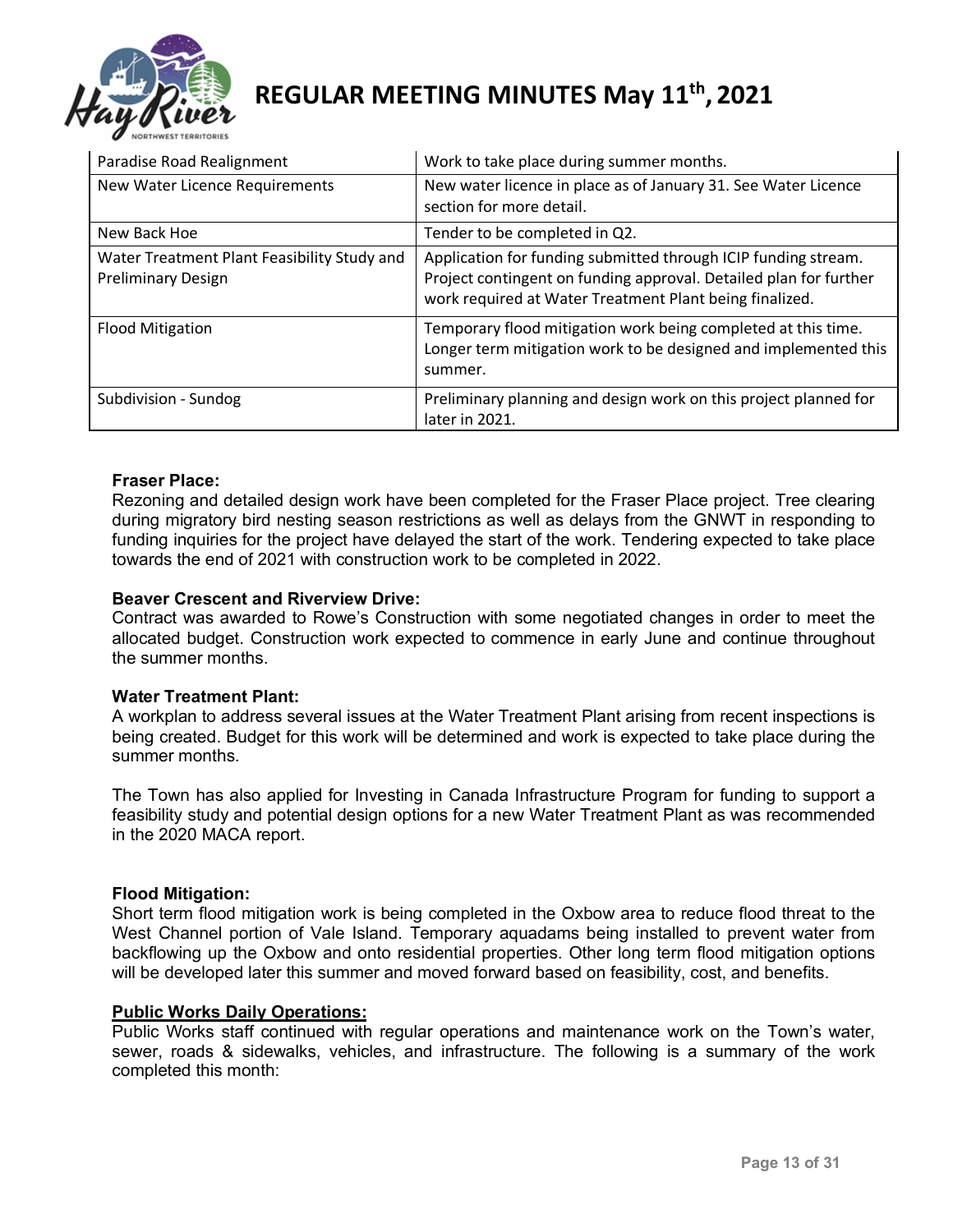

| <b>Regular Operations and Maintenance Items</b> |                                                 |  |  |
|-------------------------------------------------|-------------------------------------------------|--|--|
| <b>Item</b>                                     | <b>Activity</b>                                 |  |  |
| Water & Sewer                                   | Water shut offs and turn ons as requested       |  |  |
|                                                 | Water and Sewer inspections of areas of concern |  |  |
|                                                 | Water and Sewer locates as required             |  |  |
|                                                 | Meter readings taken                            |  |  |
|                                                 | Flushing of lines                               |  |  |
|                                                 | Water & Sewer repairs as necessary              |  |  |
|                                                 | Meter replacements                              |  |  |
|                                                 | Month end water report                          |  |  |
| Water & Sewer Facilities                        | Daily rounds of facilities                      |  |  |
| Roads                                           | Snow clearing                                   |  |  |
|                                                 | Sanding of roads/intersections                  |  |  |
|                                                 | Sign repairs                                    |  |  |
|                                                 | New sign installation                           |  |  |
|                                                 | Traffic light maintenance & repairs             |  |  |
| Other                                           | Regular fleet maintenance & repairs             |  |  |
|                                                 | <b>Funerals</b>                                 |  |  |

In addition to the regular operations activities, Public Works crews have been busy this month preparing for spring melt and river break-up. This includes removal of snow piles prior to melt, pumping of water from trouble areas, monitoring of lift station levels, inspection and maintenance on gates and valves, steaming of culverts, and clearing of ditches. Crews will continue to monitor trouble areas to ensure any flooding is minimized.

### **Solid Waste Facility Operations:**

The Town's Solid Waste Facility continued regular operations and monitoring activities throughout the month. A small above ground fire occurred at the landfill which was extinguished quickly by operator and through assistance from HRFD. A Fire Report is being written. The new water licence will likely lead to some minor changes in both operations and infrastructure at the Solid Waste Facility. Administration is currently working on updates to the Town's garbage bylaws.

### **Water Licence Activities:**

Regular monitoring programs continue as per the requirements of the Town's water licence.

The Town's new water licence (MV2019L3-0010) was signed off by the Minister of Environment and Natural Resources on January 14, 2021. The new water licence went into effect on January 31, 2021.

The Town is preparing to undertake activities required under the new water licence this summer including the installation of additional monitoring wells at the solid waste facility and some additional testing operations.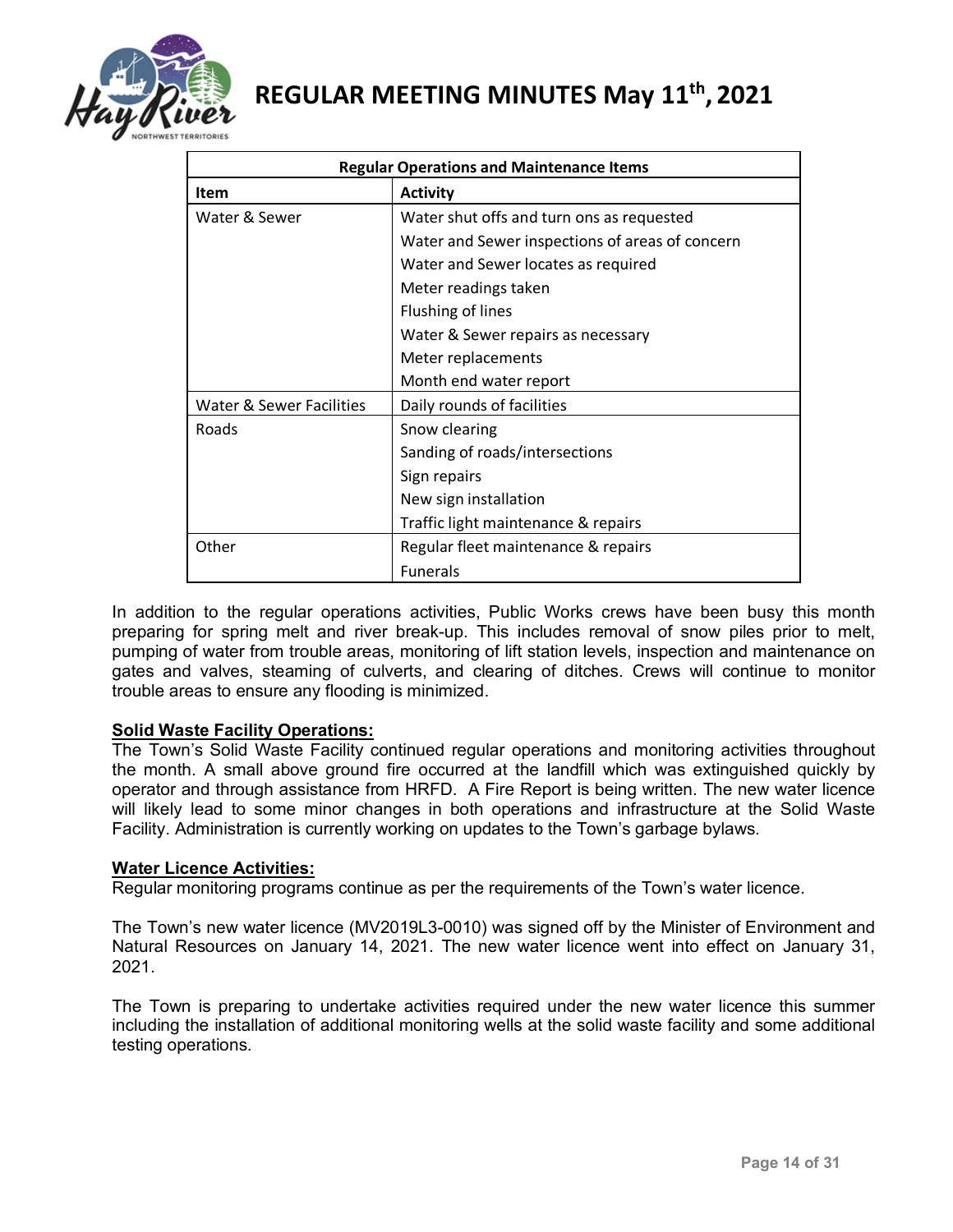

### **Planning & Zoning:**

3 Development Permits and 0 Building Permits have been approved for April 2021. In the month of April 2020, there were 3 Development Permits and 0 Building Permits signed out.

| <b>DATE</b>            | DEV#    | <b>CIVIC ADDRESS</b> | <b>DESC. OF WORK</b>                |
|------------------------|---------|----------------------|-------------------------------------|
| April 9/21             | D21-017 | 69 Riverview Drive   | <b>Family Support Centre</b>        |
| April 22/21   DH21-018 |         | 47118 Mackenzie      | <b>Curries Auto Detailing (Auto</b> |
|                        |         | Highway              | Detailing Office Only)              |
| April 23/21   DH21-019 |         | 30 Miron Drive       | Long Lasting Carpentry (all         |
|                        |         |                      | aspects of carpentry)               |

The Town has awarded the contract for the update of the Zoning and Building Bylaw to Stantec. Administration is working with Stantec to provide all information necessary and coordinate consultation work for this summer. The review and update process is expected to take several months with an updated Zoning and Building bylaw planned to come to Council for approval in Q3 of 2021.

### **COUNCIL POLICY / STRATEGY OR GOAL:**

N/A

### **APPLICABLE LEGISLATION, BYLAWS, STUDIES, PLANS:**

**- Mackenzie Valley Land and Water Board Town of Hay River License #MV2009L3-0005**

### **- Bylaw 1812 Zoning and Building Bylaw**

### **FINANCIAL IMPLICATIONS:**

N/A

### **ALTERNATIVES TO RECOMMENDATIONS:**

N/A

### **ATTACHMENTS:**

N/A

**Prepared by:** Mike Auge **Reviewed by:** Glenn Smith Director of Public Works<br>May 5, 2021 May 6

May 6, 2021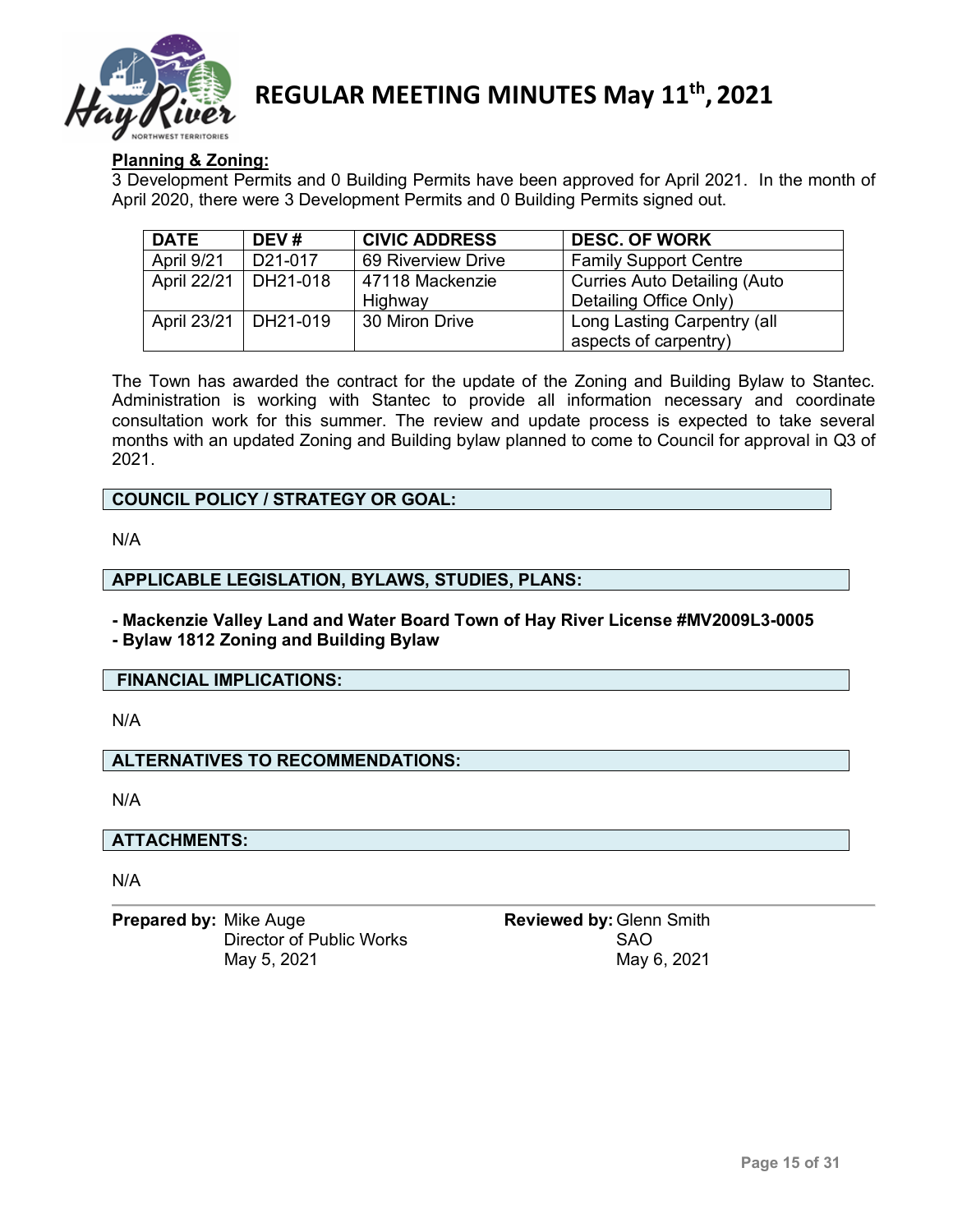

### d. Recreation Monthly Report for April

### **RECOMMENDATION:**

### **#21-148 MOVED BY: CLLR WILLOWS SECONDED BY: DUFORD**

**THAT THE COUNCIL OF THE TOWN OF HAY RIVER accepts the report entitled "Recreation and Community Services Monthly Report" for March and April 2021 as presented.**

**CARRIED**

### **BACKGROUND: Recreational Programming**

### Operational Updates

No significant changes were made to Covid-19 guidelines in March and April. Department of Recreation staff remain in communication with GNWT Environmental Health officials and local recreation partners for all Covid-19 guidelines and allowances.

### Community Programming

Multi-Sport Drop-In programs and services began this month with great success and much positive feedback from the community. The program opened in the last two weeks of April, offering the public the opportunity to participate in safe, affordable and healthy recreation. Basketball, volleyball, soccer, ball hockey, pickleball, badminton and other sports have been made available for drop-in. The program has been extremely popular, particularly with youth aged 8-16 years of age who can drop-in after-school.

### Youth Programming

The month of April started with full-day programming during Spring Break for local schools. The program was a great success with registrations at maximum capacity for all 8 days. Supervised lunches were an added service that was very well received. Recreation Programming staff will continue to offer full-day programming on holidays and PD days, providing a valuable service to local families at reasonable rates.

The After-School Club saw an increase in registrations for all days in the program. Several families who normally participated in ice sports enrolled in the program. Youth and staff continue to enjoy the program. Staff have been making full use of the now open Multi-Sport Drop-In program, bringing the kids from the Club to arena ice surfaces to play active games.

The Summer Heat program is fast approaching. Summer student hiring is complete, some funding has been secured for basic materials and equipment and the Programming Supervisor continues to apply on grants to help improve the program. Summer Heat Sport has been added to the plans as a specialized that will give kids the opportunity to learn and practice various sports with help from the Summer Play Leaders.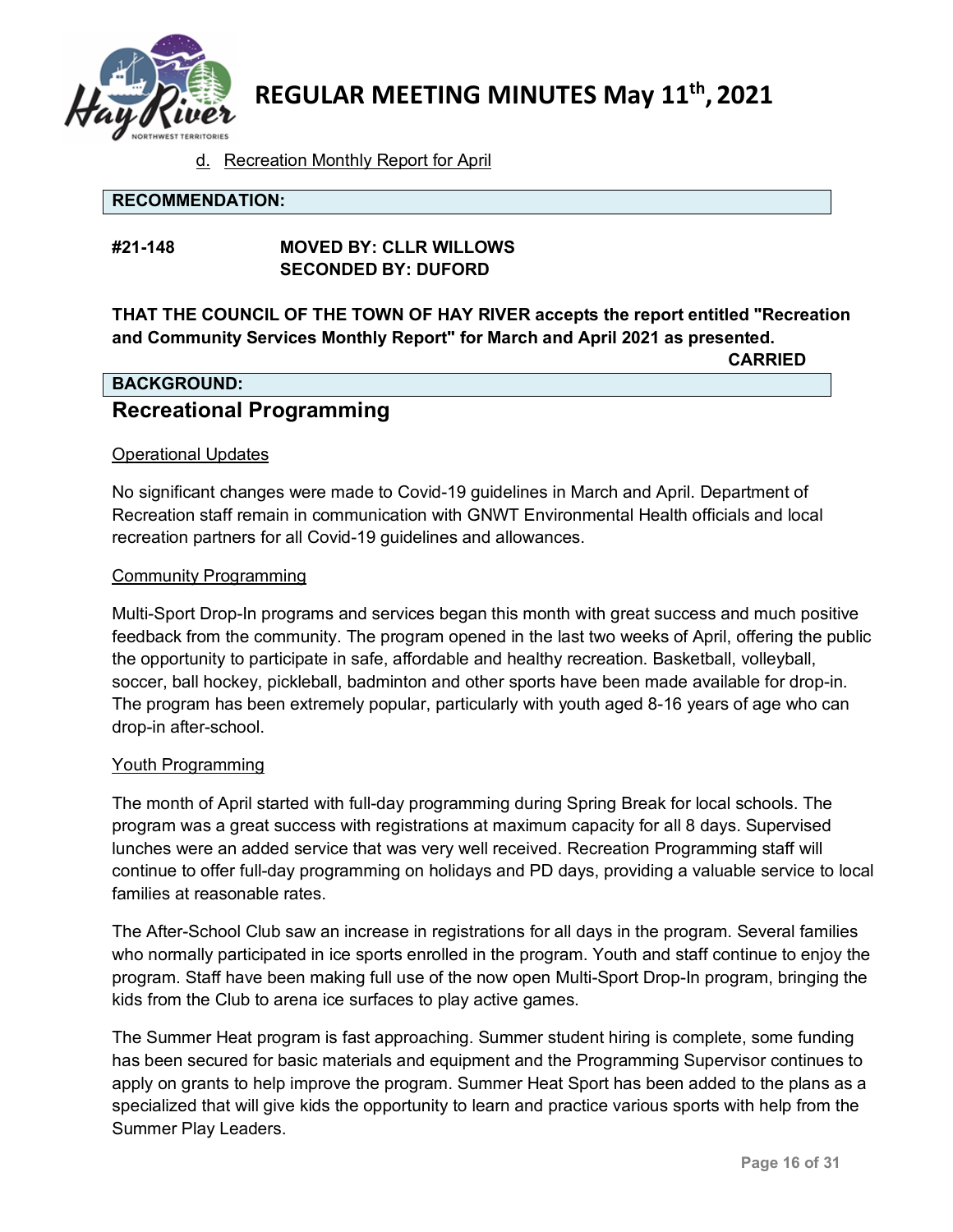

### Fitness Programming

Fitness programming numbers remain similar to previous months. There were increases in attendance to Spin classes, especially the Lunch Spin classes. One of the yoga instructors is leading a new Foam Rolling class, using equipment that was recently purchased as part of the Multipurpose Room fitness equipment project. This is a good way to branch out and diversify programming. Kickboxing is the least attended program and will be removed from the schedule in May, though it will return periodically as part of the Department of Recreation's seasonal programming calendar.



### Recreation Programming Statistics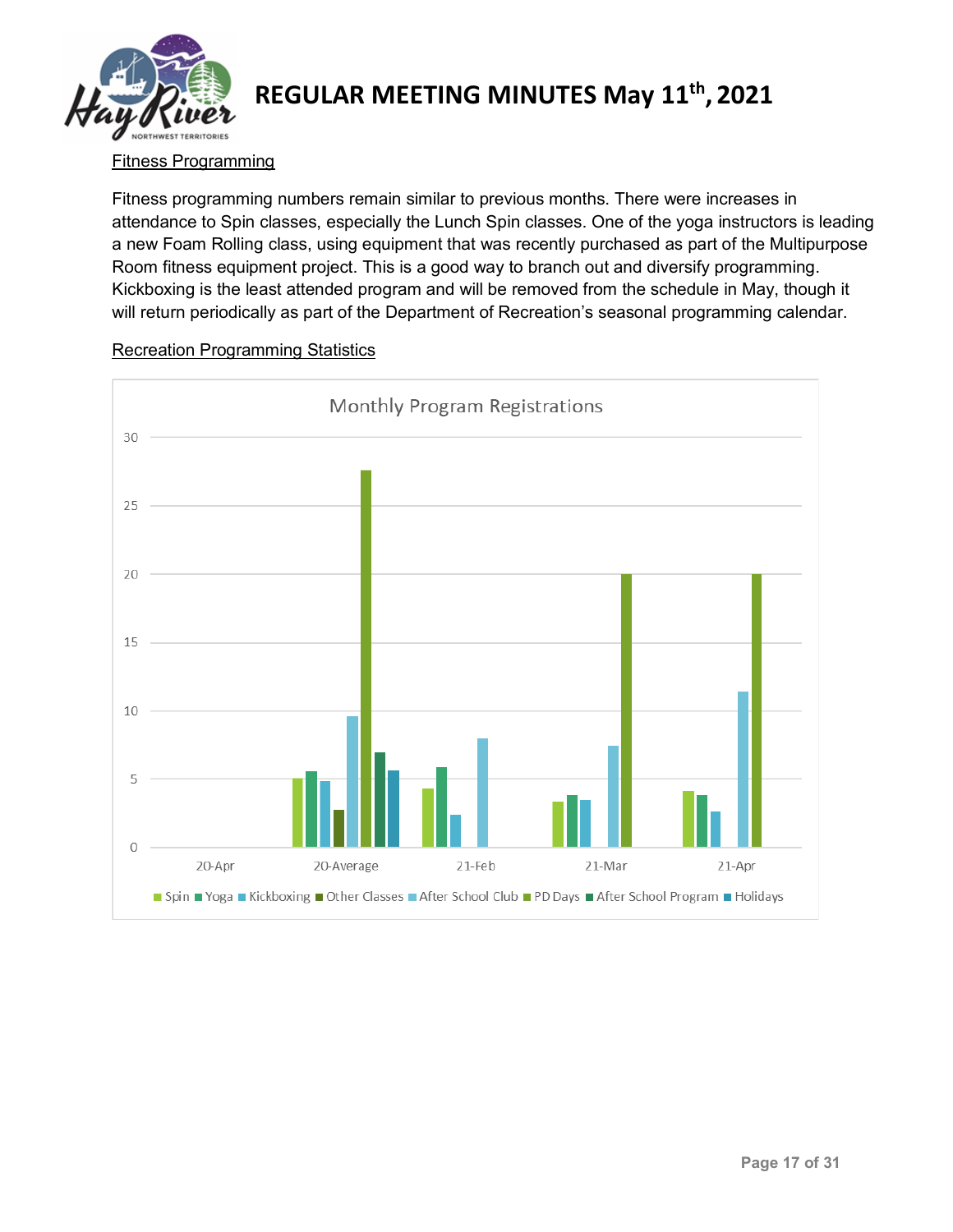



### **Aquatics**

### **Swimming Lessons**

The Town of Hay River's Aquatics Supervisor ran a Lifesaving Society Instructor course for 2 local Lifeguards over the spring break. It was a successful course with all 6 employees completing the course successfully and achieving their certification. Two recently certified Lifeguards are now teaching in the current session. The increased number of certified instructors will allow for more frequent and consistent swimming lesson schedules.

The year's first set swimming lessons was completed in April with 22 children registered. Due to Covid-19 guidelines, all preschool levels had parents attend in the water with the kids to assist with skills to ensure instructors can teach from the pool deck. Thirty-one youth are registered for the 2<sup>nd</sup> set of lessons which started April 27<sup>th</sup>.

### **Staffing**

THR's most senior Lifeguard has moved on to other opportunities, after 5 years of service for the Town of Hay River. That being said the Aquatics team has a full compliment of staff, including 2 additional Junior Lifeguard recruits that were recently hired. Staffing needs are expected to be met via term and casual employees for the foreseeable future, though recruitment is ongoing for permanent full time Senior Lifeguard and Lifeguard positions to ensure adequate staffing in September.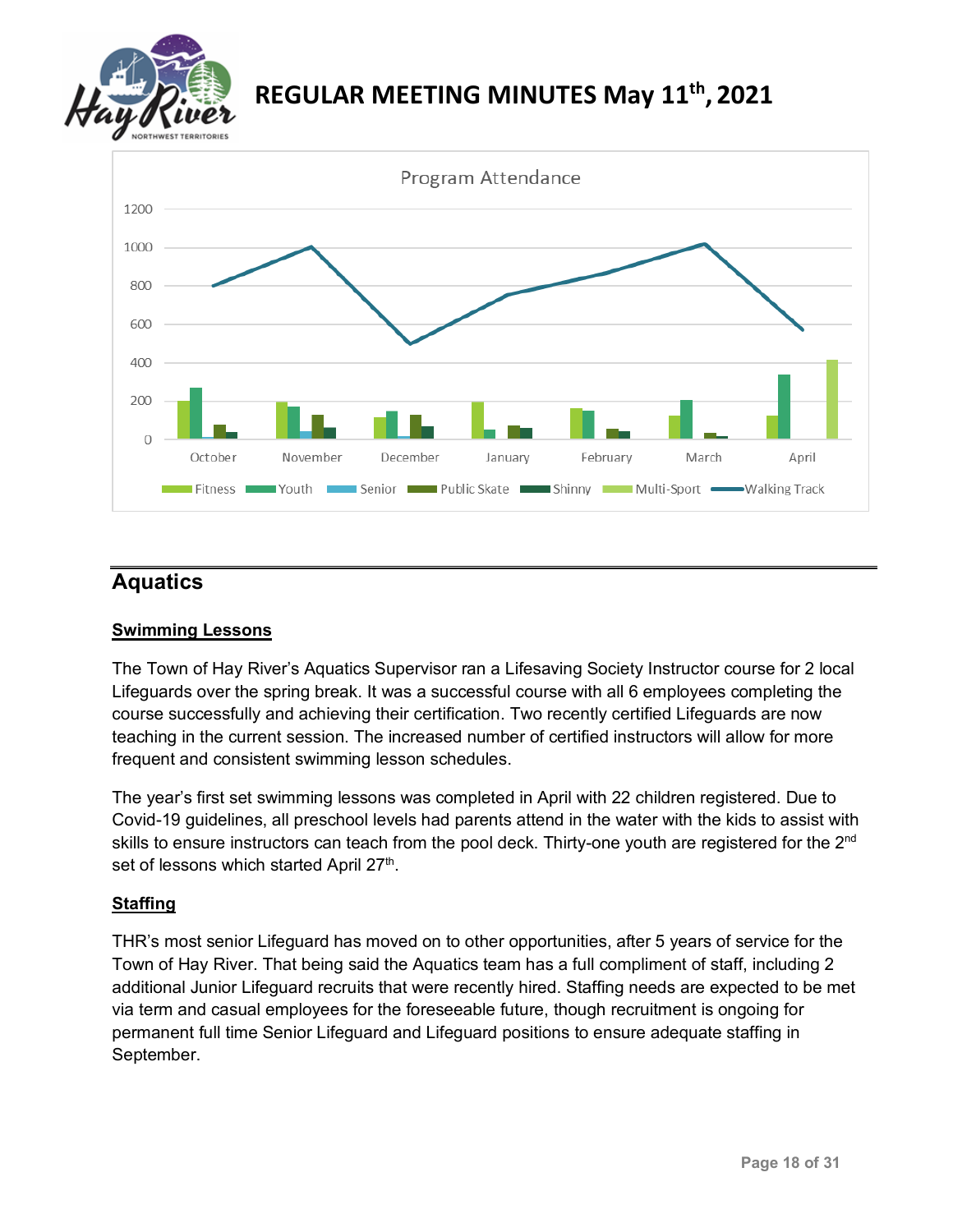

### **Attendance**

Private rental bookings increased in the beginning of April as did birthday party rentals seem to be keeping steady. These increases paired with the return of swimming lessons helped boost swimmer numbers significantly. THR Department of Recreation will resubmit an Application to Vary from Public Health Order Requirements to request increase occupancies and reducing other restrictions (i.e. use of showers, slide, splash pad equipment, etc.).

### **General**

Maintenance staff recently upgraded the aquatic centre's water monitoring system as the previous system was 15 years old and due for a replacement. The new system is more accurate than the previous model which required manual water testing. There have been no major issues to this point and the system seems to be functioning well.



Aquatics staff have also ordered a new colorimeter for improved water testing. The new model has a higher range which allows for more accurate readings of hot tub chlorine levels.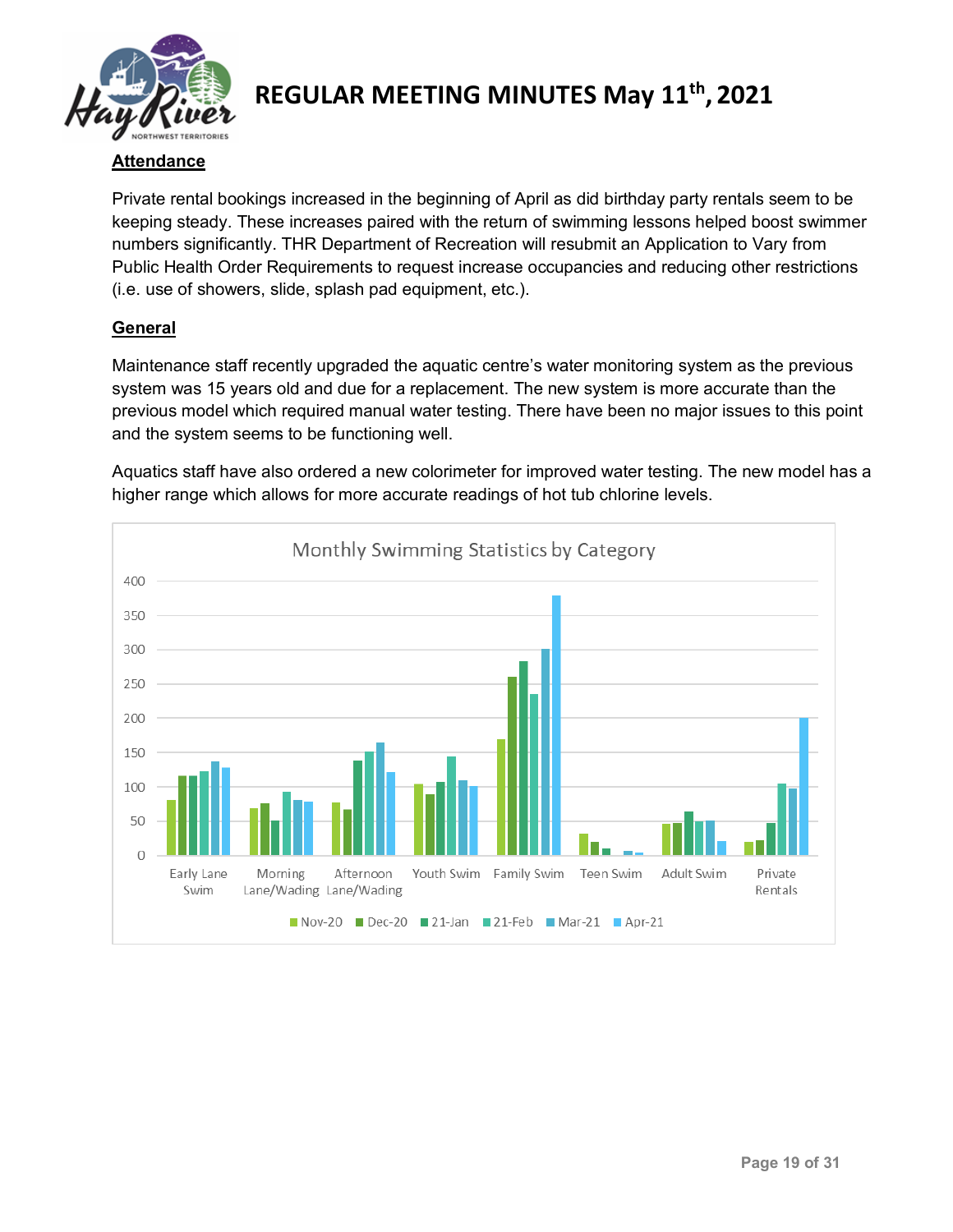



### **Facilities and Maintenance**

Aurora Ford Arena and Don Stewart Aquatic Centre:

- Maintenance:
	- $\circ$  Intrusion alarm system trouble shooting via contractor services system fully repaired and operational as of May 2021;
	- $\circ$  Annual ice plant shutdown occurred on April 5<sup>th</sup>, accommodating for Alberta contractor's Covid-19 travel and isolation requirements;
	- o Seasonal maintenance and repairs of arena ice surfaces;
	- $\circ$  Breakup preparedness and evacuation centre preparations in April;
	- $\circ$  Snow removal required on aquatic centre lobby roof due to small leaks;
		- Further investigation and repairs required in spring/summer 2021;
	- o Janitorial contract ongoing with additional Covid-19 cleaning and routines;
		- additional contractor fees at Hay River Curling Club's cost;
	- o Snow and ice clearing at Community Centre and VIC parking lots and sidewalks;
- Improvements:
	- o Pool pumps conversion project ongoing with local contractor;
	- o Aquatic centre LED lighting conversion project completed in April;
	- o \$35 000 in conferencing equipment received and dispatched as part of CANNOR *Enhancing Community Tourism Opportunities* contribution agreement;
	- o \$61 000 in fitness equipment received as part of MACA Recreation and Sport Contributions Program;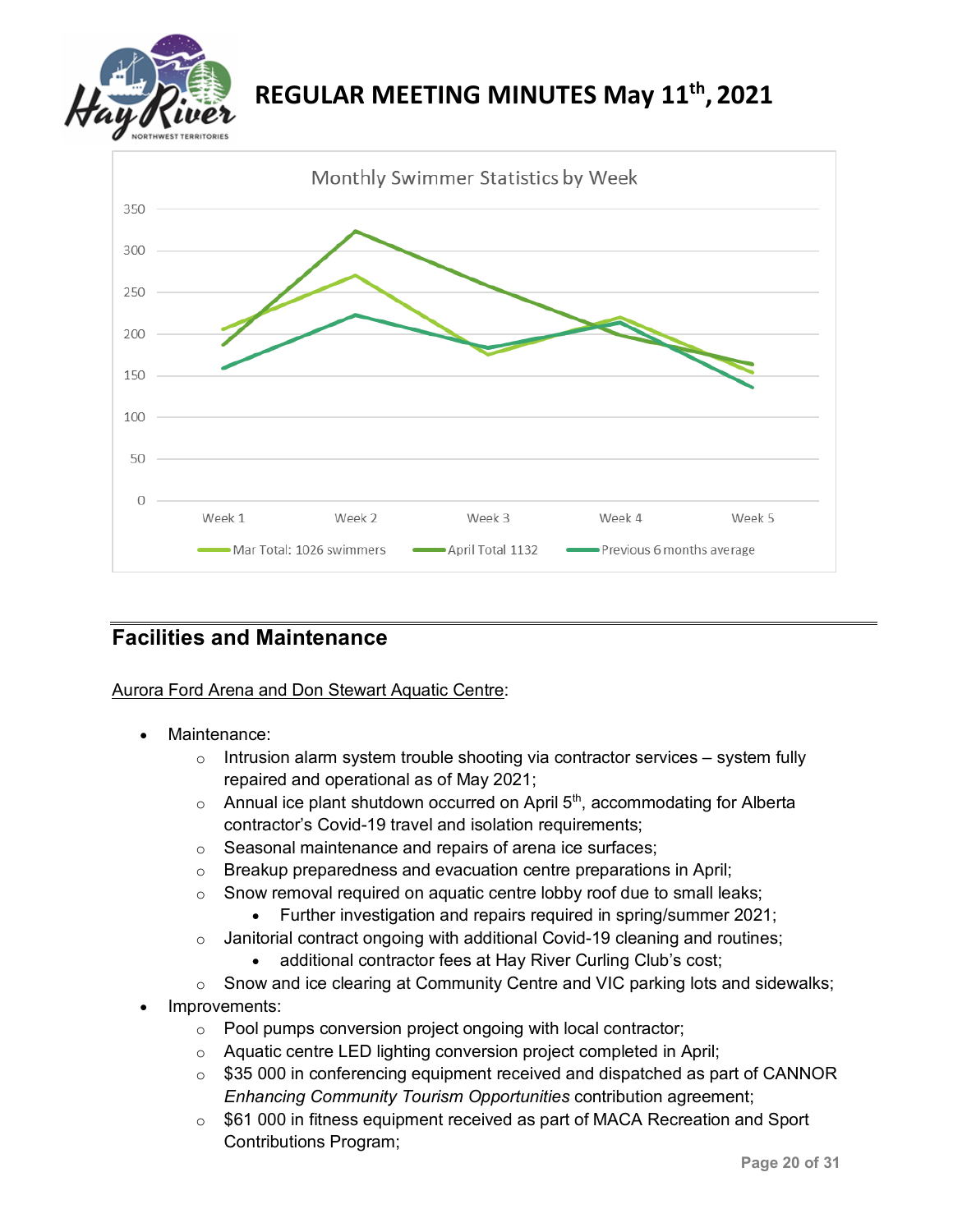

 $\circ$  \$33 500 in equipment received toward THR's children's activity centre capital project;

### Outdoor sport fields and assets:

- Garbage emptied regularly in downtown core no other maintenance of greenspaces required in February;
- Maintenance: No maintenance required for sports fields in February;
- Minor snow and ice clearing at parks and green spaces to reduce flooding;

### **APPLICABLE LEGISLATION, BYLAWS, STUDIES, PLANS:**

N/A

### **FINANCIAL IMPLICATIONS:**

N/A

### **ALTERNATIVES TO RECOMMENDATIONS:**

N/A

### **ATTACHMENTS:**

**Prepared by: Reviewed by:** Stephane Millette Glenn Smith Director Recreation and Community Services SAO Date: May  $6<sup>th</sup>$ , 2021 **Date: May**  $6<sup>th</sup>$ , 2021

### e. Strategic Plan Update

### **RECOMMENDATION:**

### **#21-149 MOVED BY: CLLR DUFORD SECONDED BY: CLLR ANDERSON**

**THAT THE COUNCIL OF THE TOWN OF HAY RIVER approve the May 2021 progress update on the 2019-2023 Strategic Plan as presented.** 

#### **BACKGROUND:**

On February 24<sup>th</sup> and 25<sup>th</sup>, 2019 Council and Administration met with a facilitator and developed a Strategic Plan that articulated a Vision and a roadmap to achieve that vision through strategic initiatives organized under four pillars – Governance, Economy, Social and Culture and Environment. The initial Strategic Plan was approved by Council in May 2019 and covered the period from 2019 to 2023.

**CARRIED**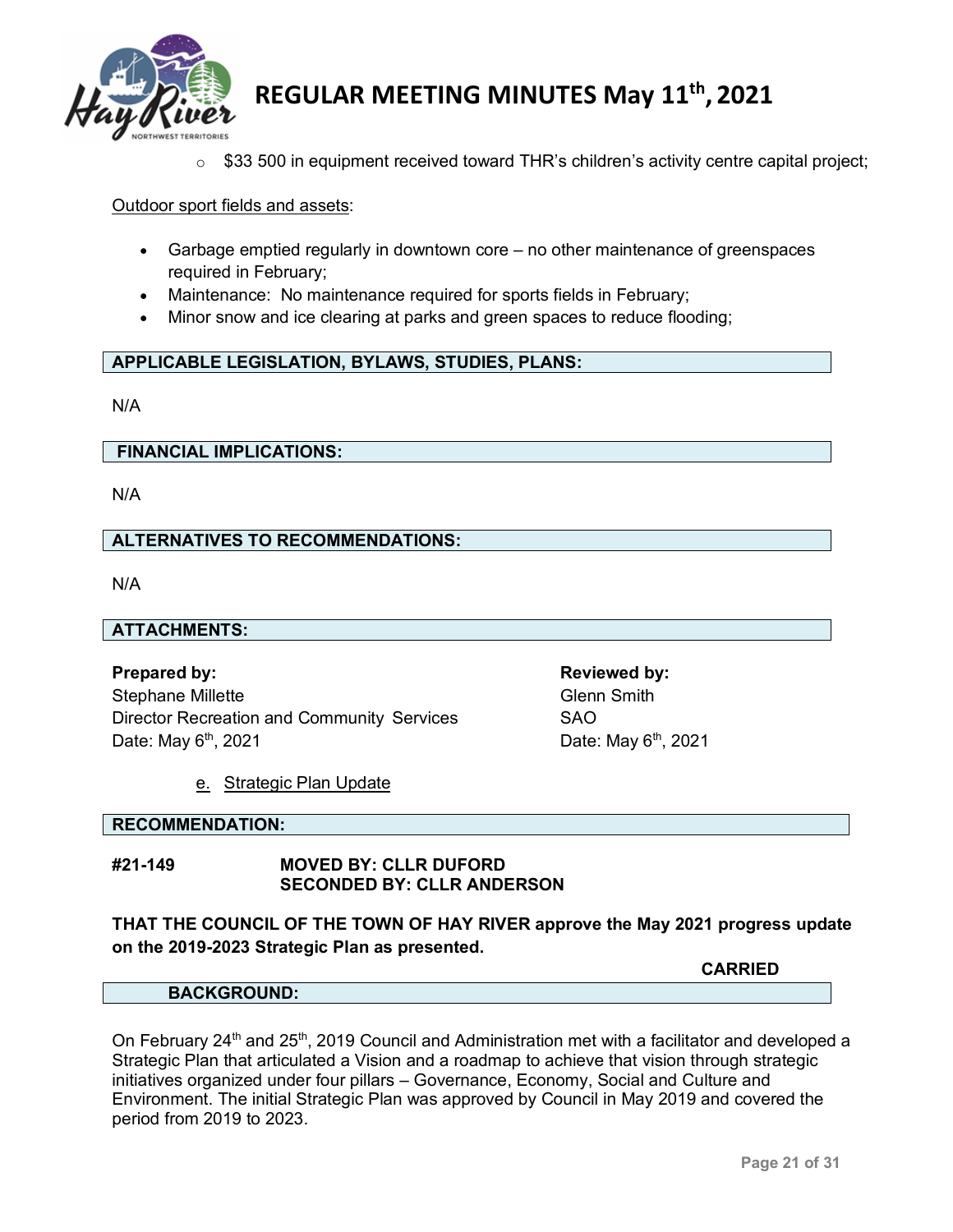

On August 29, 2020 Town Council and Senior Management attended a facilitated workshop to review, validate and update the 2019-2023 strategic plan. Through this exercise, ten high priority strategies with twenty initiatives were identified for completion or to have significant progress made over the following twelve months.

As part of the communication plan for the Strategic Plan, Administration committed to providing formal progress updates to Council. The attached table summarizes activities that have been completed on the High Priority strategies and initiatives since the update of the Plan to May 2021.

### **COUNCIL POLICY / STRATEGY OR GOAL:**

2019-2023 Strategic Plan

### **APPLICABLE LEGISLATION, BYLAWS, STUDIES, PLANS:**

N/A

### **FINANCIAL IMPLICATIONS:**

N/A

### **ALTERNATIVES TO RECOMMENDATIONS:**

N/A

### **ATTACHMENTS:**

2019-2023 Strategic Plan May 2021 Progress Update

**Prepared by:** Glenn Smith Senior Administrative Officer Date: May 5, 2021

f. Letter of Support for the HR Museum

#### **RECOMMENDATION:**

### **#21-150 MOVED BY: CLLR WILLOWS SECONDED BY: DUFORD**

**THAT THE COUNCIL OF THE TOWN OF HAY RIVER directs Administration to draft a letter supporting the Hay River Museum Society's application for Education, Culture and Employment Heritage Centre Operating Funding.** 

**CARRIED**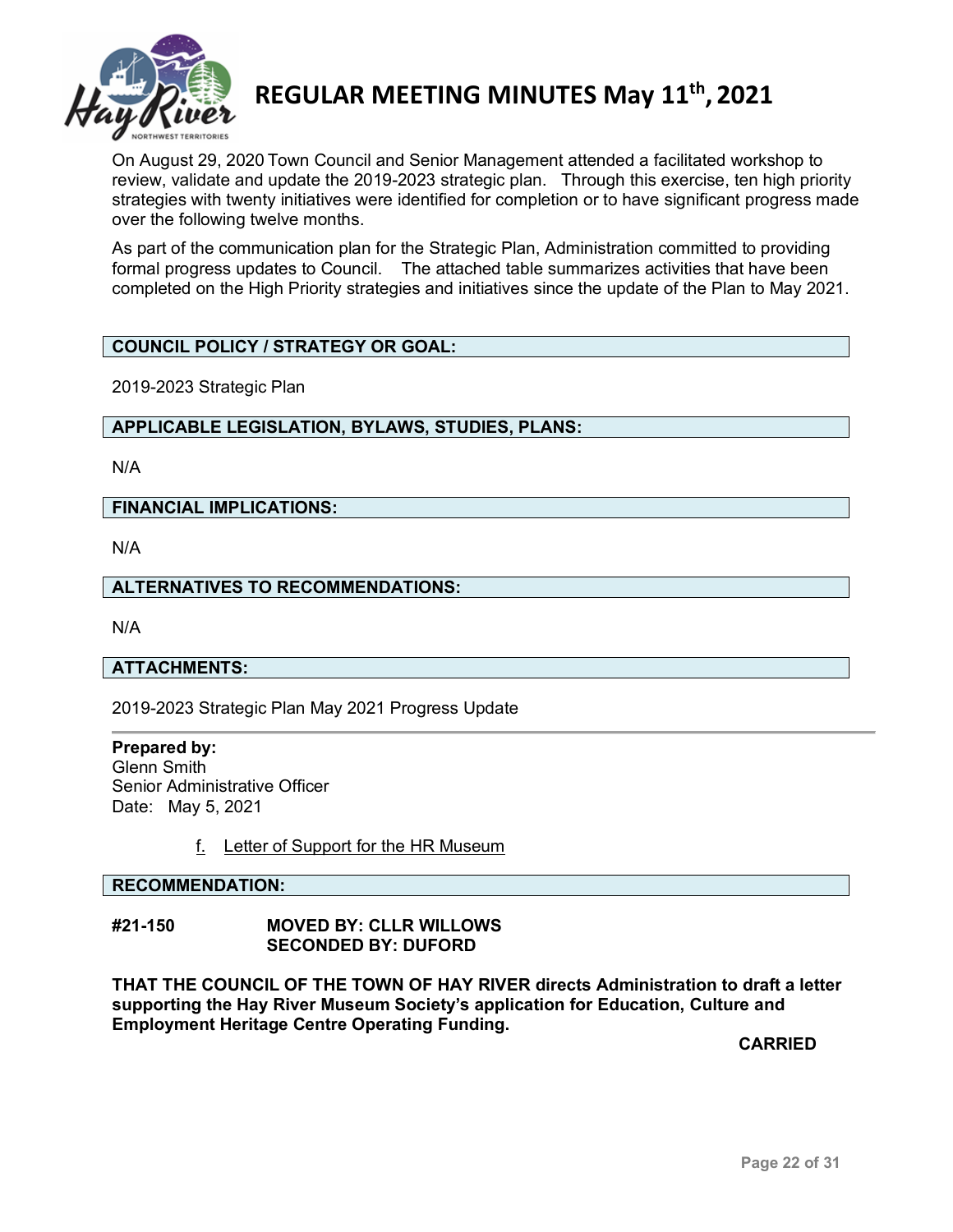

### **BACKGROUND:**

The Hay River Museum Society is applying to a funding program from ECE called Heritage Centres Operating Funding in the amount of \$60,000. The funding they are seeking will go towards assisting with their operating cost.

There is no conflict with the Town in terms of this funding program as the Town does not submit an application under this program.

### **COUNCIL POLICY / STRATEGY OR GOAL:**

N/A

### **APPLICABLE LEGISLATION, BYLAWS, STUDIES, PLANS:**

N/A

### **FINANCIAL IMPLICATIONS:**

N/A

### **ALTERNATIVES TO RECOMMENDATIONS:**

N/A

### **ATTACHMENTS:**

Letter from Hay River Museum Society

**Prepared by: Reviewed by: Reviewed by:** Stacey Barnes<br>
Council Administrator<br>
Council Administrator

Council Administrator Council Administrator Senior Administrative Officer<br>
May 7<sup>th</sup>, 2021 May 7<sup>th</sup>, 2021

### g. 2021 Mill Rate Discussion

#### **RECOMMENDATION:**

#### **#21-151 MOVED BY: CLLR WILLOWS SECONDED BY: CLLR DUFORD**

### **THAT THE COUNCIL OF THE TOWN OF HAY RIVER accept the Mill Rate information as presented.**

**CARRIED**

#### **BACKGROUND:**

During the budget process every year, Council approves the amount of revenue required to operate the municipality. From this amount they subtract other sources of known revenues such as grants, licenses, user fees, etc. and the difference between those sources of revenues and expenses is the amount to be raised by property taxes.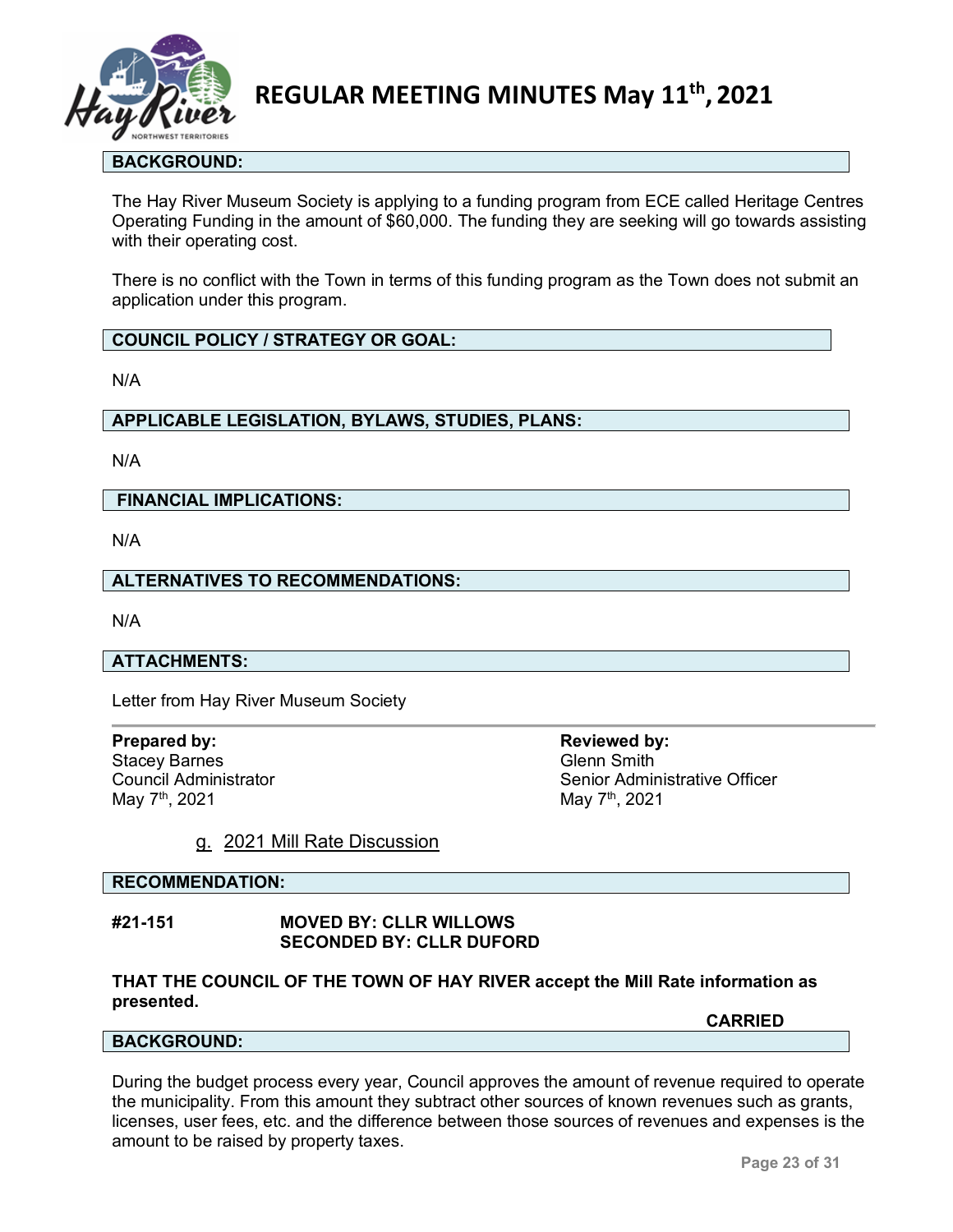

The amount to be raised is divided by the total value of all property in the municipality and multiplied by 1,000 to determine the tax rate, also known as the mill rate. The calculation expressed as an equation is as follows:

| Amount to be raised (a)      | $1,000 = \text{mill rate}$ |
|------------------------------|----------------------------|
| Total taxable assessment (b) |                            |

(a) As determined by Council during the O&M budget process

(b) As determined by the GNWT assessors

The word "Mil" is derived from the Latin word for one thousand. In tax terms, one mil is equal to 1/1,000 of a dollar or \$1.00 in tax for each one thousand dollars (\$1,000) of assessed value.

Other levels of government do not pay property tax however they do pay a "grant in lieu" of tax. Municipal properties are exempt from tax as are a few other properties such as churches, etc.

Property assessments for government land and improvements are categorize according to predominant use property class (e.g., residential, commercial, industrial, institutional, etc.) and calculation of grants in lieu are derived using the same mill rates that apply for taxable properties (by class). Therefore, for the purposes of this paper the revenues earned through grants in lieu are included as a source of revenue derived from property assessments and any recommended increases will apply to properties that are grantable.

The 2021 mill rates are applied to 2020 assessment values to generate the revenue that is approved during the 2021 O&M budget process.

On December 14, 2020, Council approved a targeted 2% increase in property tax revenues, which would equate to a gross increase of \$126,000. Council also agreed to discontinue the 2% "Early payment Discount," which impacts taxable property owners.

### **School Tax Levy**

The Town of Hay River administers a school tax levy on behalf of the GNWT. School tax is collected and remitted to the GNWT and the rate is set by the GNWT. On January 26, 2021, the Town received notice (see attached) that the school tax levy would be set at 2.27 for 2021. The 2020 school tax levy was 2.27. School tax applies to all taxable property as well as all non-GNWT grantable property.

The School tax levy is applied in the same manner as the municipal levy and is assessed per \$1,000 of value.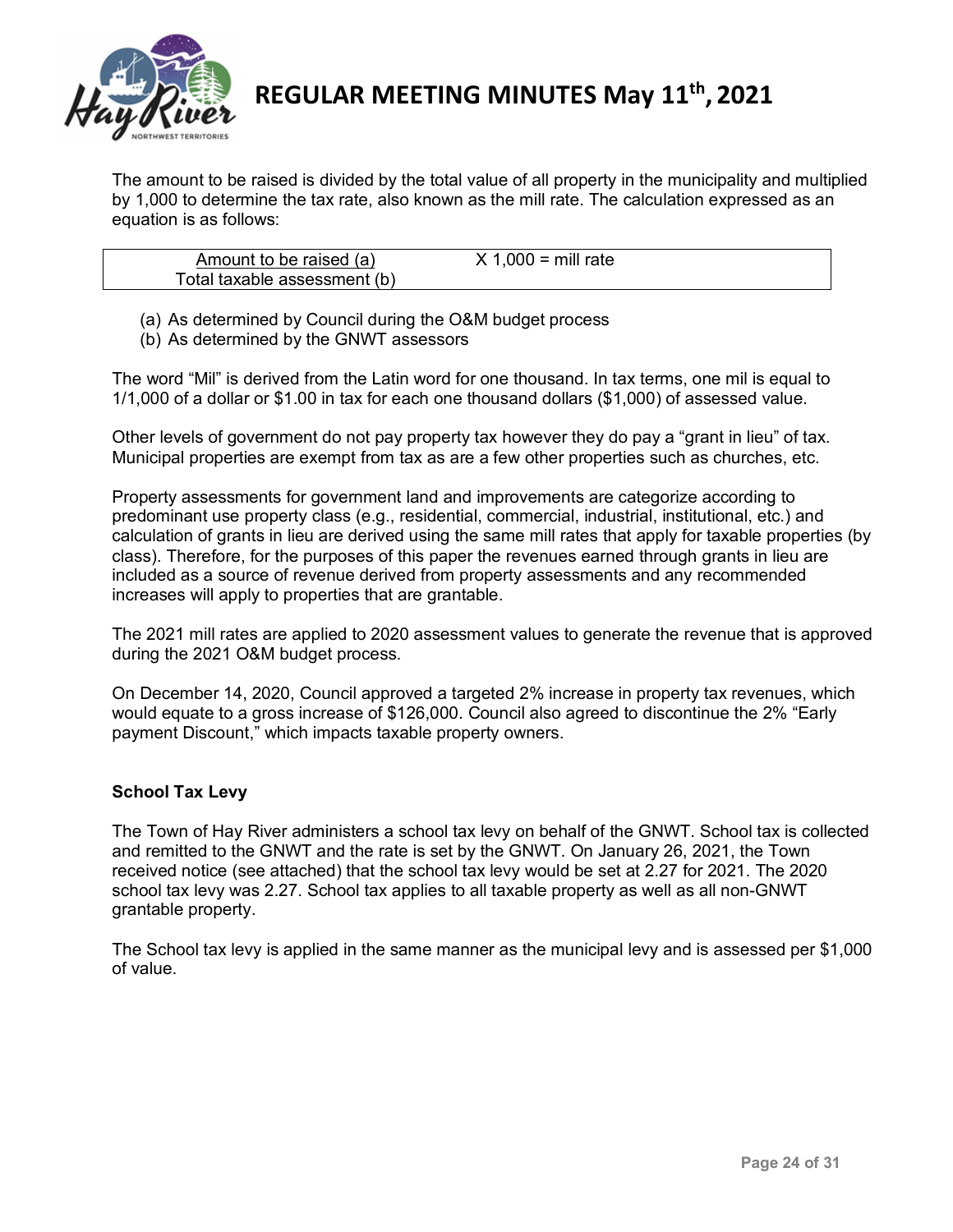

### **Proposed 2021 Mill Rate:**

| <b>Property Class</b>              | <b>Municipal</b> | <b>School Tax</b> | <b>Total</b>     |
|------------------------------------|------------------|-------------------|------------------|
|                                    | <b>Mill Rate</b> | <b>Levy Rate</b>  | <b>Mill Rate</b> |
| 01 Residential                     | 13.08            | 2.27              | 15.35            |
| 02 Commercial                      | 15.76            | 2.27              | 18.03            |
| 03 Industrial                      | 17.88            | 2.27              | 20.15            |
| 04 Institutional                   | 36.13            | 2.27              | 38.4             |
| 05 Urban Other                     | 13.08            | 2.27              | 15.35            |
| 06 Rural Residential Developed     | 11.77            | 2.27              | 14.04            |
| 07 Rural Residential Non-developed | 11.87            | 2.27              | 14.14            |
| 08 Rural Commercial                | 11.87            | 2.27              | 14.14            |
| 09 Rural Industrial Developed      | 11.87            | 2.27              | 14.14            |
| 10 Rural Industrial Non-developed  | 11.87            | 2.27              | 14.14            |
| 11 Rural Agriculture               | 11.87            | 2.27              | 14.14            |
| 12 Rural Quarries and Minerals     | 11.87            | 2.27              | 14.14            |

### **2020 Mill Rate:**

| <b>Property Class</b>              | <b>Municipal</b><br><b>Mill Rate</b> | <b>School Tax</b><br><b>Levy Rate</b> | <b>Total</b><br><b>Mill Rate</b> |
|------------------------------------|--------------------------------------|---------------------------------------|----------------------------------|
| 01 Residential                     | 12.950                               | 2.27                                  | 15.220                           |
| 02 Commercial                      | 15.600                               | 2.27                                  | 17.870                           |
| 03 Industrial                      | 17.700                               | 2.27                                  | 19.970                           |
| 04 Institutional                   | 34.250                               | 2.27                                  | 36.520                           |
| 05 Urban Other                     | 12.950                               | 2.27                                  | 15.220                           |
| 06 Rural Residential Developed     | 11.655                               | 2.27                                  | 13.925                           |
| 07 Rural Residential Non-developed | 11.755                               | 2.27                                  | 14.025                           |
| 08 Rural Commercial                | 11.755                               | 2.27                                  | 14.025                           |
| 09 Rural Industrial Developed      | 11.755                               | 2.27                                  | 14.025                           |
| 10 Rural Industrial Non-developed  | 11.755                               | 2.27                                  | 14.025                           |
| 11 Rural Agriculture               | 11.755                               | 2.27                                  | 14.025                           |
| 12 Rural Quarries and Minerals     | 11.755                               | 2.27                                  | 14.025                           |

This equates to approximate 1.25% increase for all classes, excluding institutional which received a 5% increase. The institutional class was not impacted by the elimination of the Early Payment Discount.

The revenue to be earned from these proposed rates (excluding school tax which is a flow through to the GNWT) is \$6,582,000.

### **COUNCIL POLICY/STRATEGY OR GOAL:**

To provide appropriate stewardship of Town assets and finances.

### **APPLICABLE LEGISLATION, BYLAWS OR STUDIES:**

*Cities, Towns and Villages Act, S.N.W.T. 2003, c. 22, Sections 107, 108 and 109* Financial Administration By-law 2252/FIN/11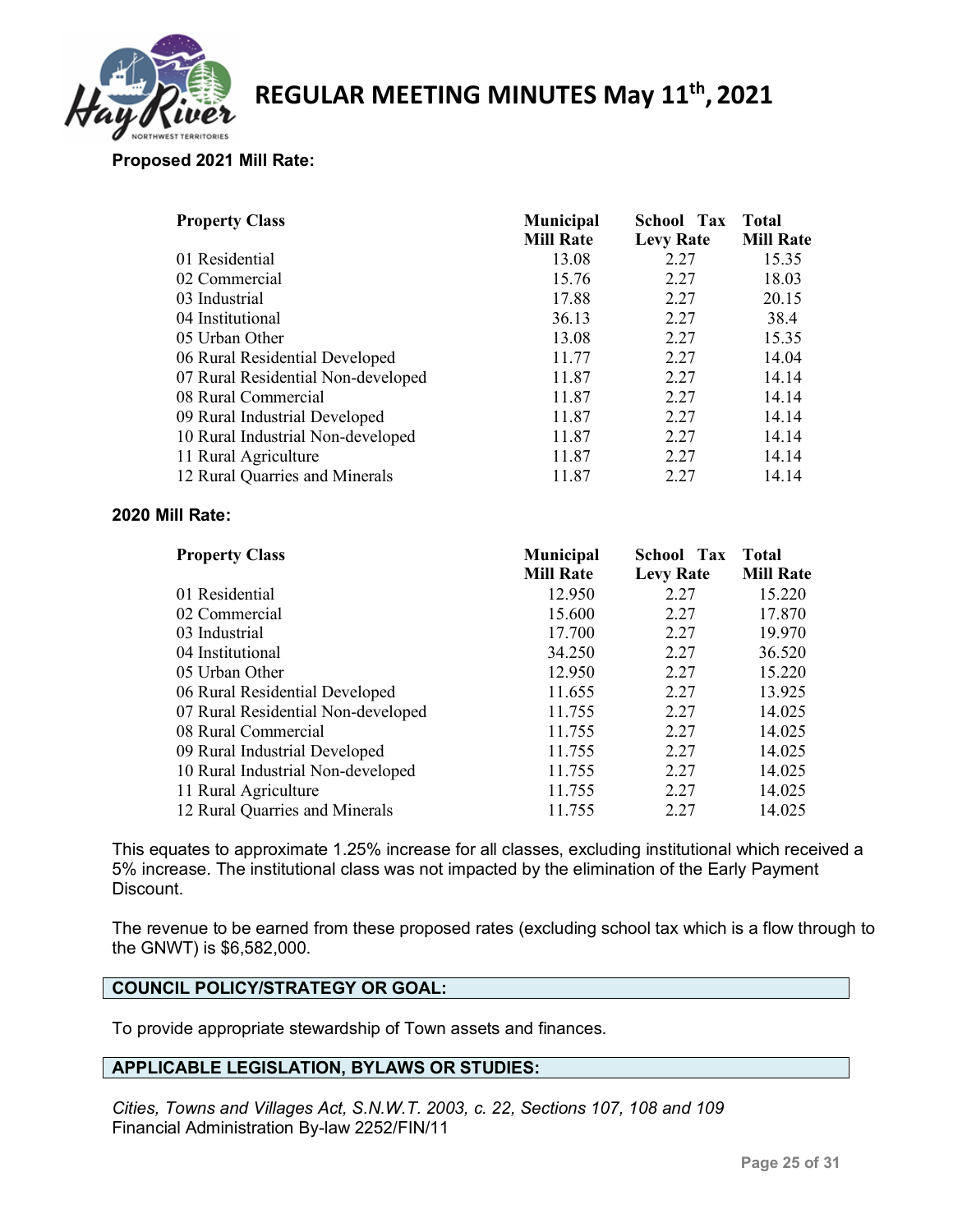

*NWT Property and Assessment Tax Act*

### **FINANCIAL IMPLICATIONS:**

N/A

### **ALTERNATIVES TO RECOMMENDATIONS:**

N/A

### **ATTACHMENTS:**

*2021 Education Mill Rates – Hay River*

**Prepared by: Reviewed by: Reviewed by: Reviewed by:** Sam Mugford, CPA, CA Glenn Smith Director of Finance and Administration SAO Date: May 11, 2021 Date: May 11, 2021

### h. Emergency Services Monthly Report for April

#### **RECOMMENDATION:**

### **#21-152 MOVED BY: CLLR DUFORD SECONDED BY: CLLR WILLOWS**

**THAT THE COUNCIL OF THE TOWN OF HAY RIVER approves the Emergency Services Activity Report for April 2021 as presented.**

**CARRIED**

### **BACKGROUND:**

#### **Summary:**

The Protective Services group had a busier month than last, with a total of 67 EMS Responses. At present, our average ambulance response is running at 59 calls per month. As far as fire response is concerned, we had 6 fire responses and 3 false alarms. Notable fire responses were to a car fire and a response to the Hay River Landfill, which was contained and fully extinguished.

The New ambulance was delivered, and equipment was swapped over from the old ambulance to the new ambulance. The new ambulance (Medic 2) is now in service. The new communications tower is Installed and has been tested to be operational. The Wi-Fi will be installed on the tower at a later date in May.

The Fire Department conducted an Ice rescue course from April 30th to May 1st and was taken by 6 members of the HRFD. Work continues with the NFPA 1001 standard training with our 6 students. Topics covered this month included Search/Rescue, Forcible Entry, Ropes, and Fire Extinguishers. We also conducted a special training night on Engine pump operations.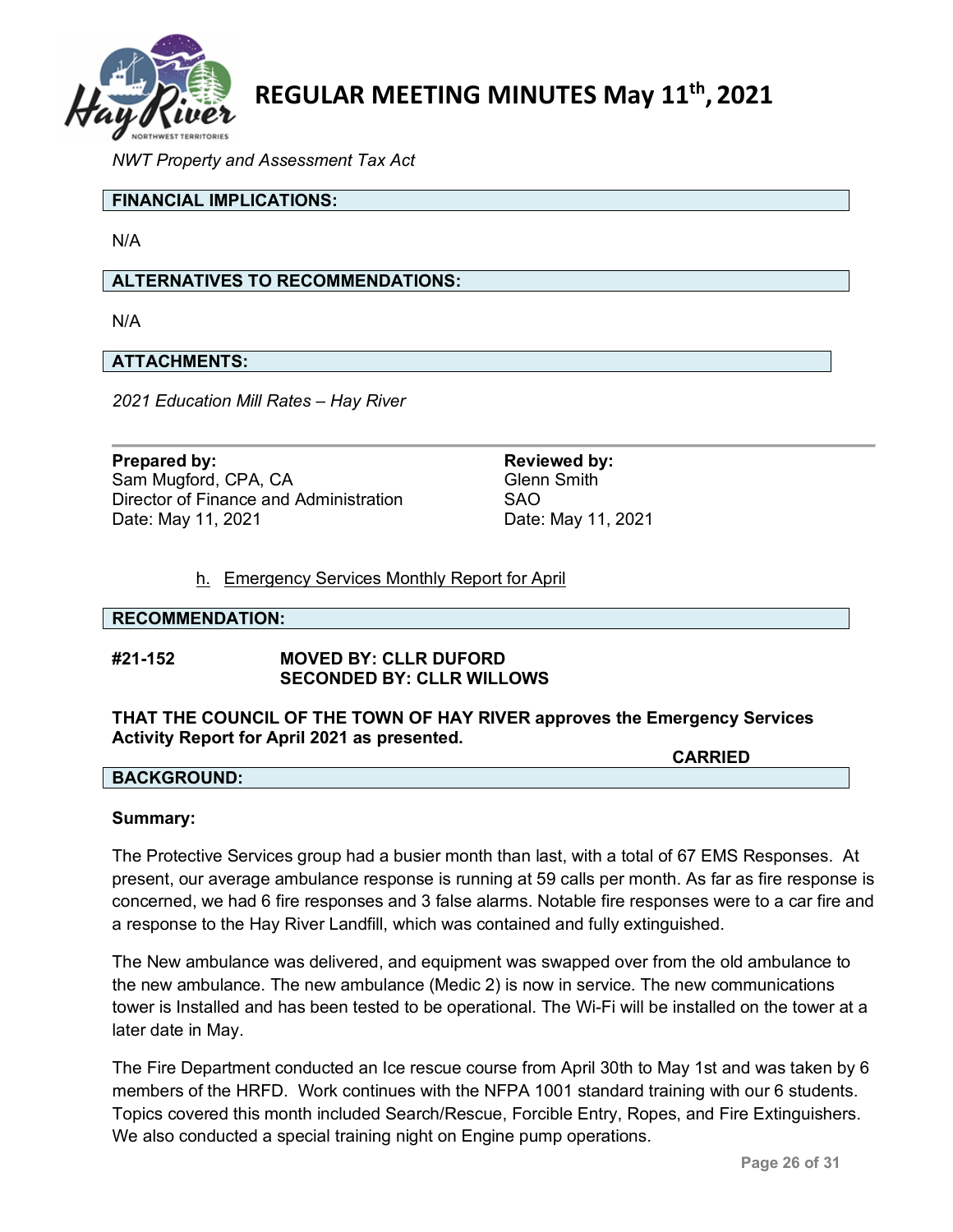

The new Protective Services Director started on April 19<sup>th</sup> and has been training on various department duties. Training area's included safety training, Emergency Medical Services, Fire Department operation stat tracking, medical billing, among other things. He has been participating in breakup planning and taking part in breakup-related meetings as well.

A considerable amount of effort has been focused on Breakup preparations for the 2021 season. The new equipment has all been assembled and deployed at all locations.. Testing has revealed that the kit ordered by the town and the cameras supplied by ENR all work very well as a package, and we expect that everything will function well this season. We have identified a couple of problem areas which includes the need for new solar panels and regulator at the falls.

In March, 674 hours were invested by the members of the Protective Services Department, bringing us to a total of 1866 hours YTD. These hours do not include the Town of Hay River Employees who responded during working hours.



### **STATISTICS**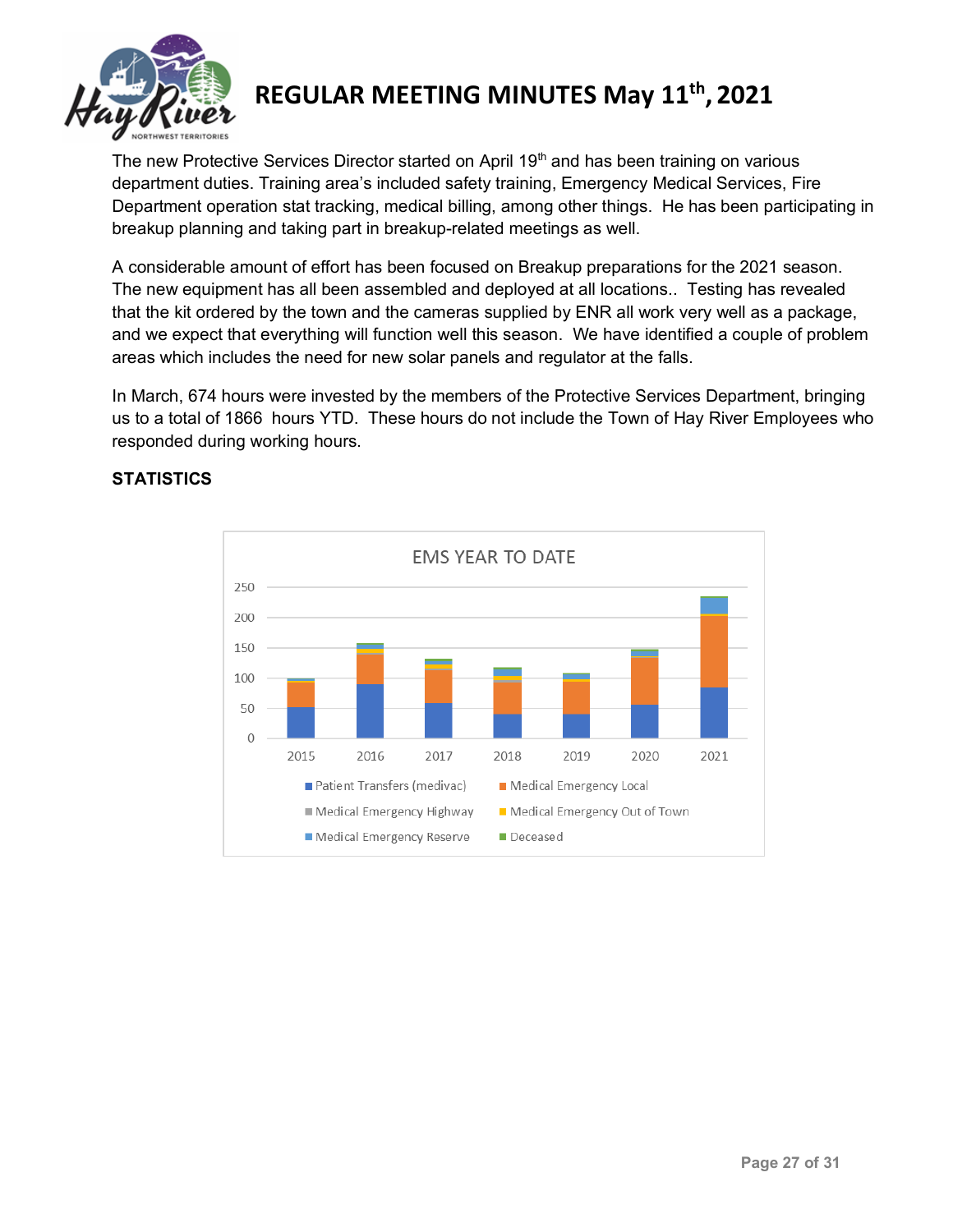



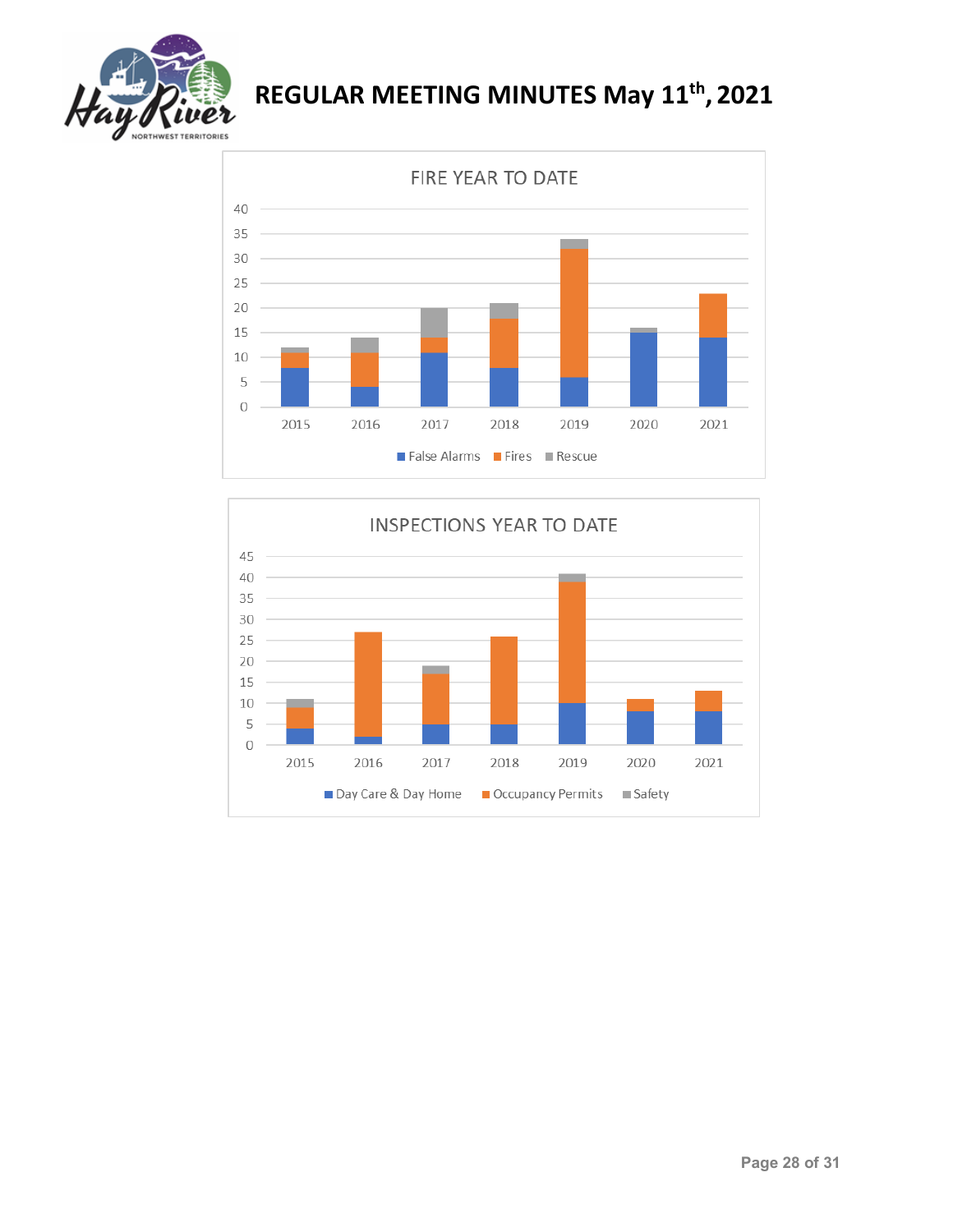



### **MAINTENANCE**

1. All daily/weekly/monthly maintenance activities were completed.

### **COUNCIL POLICY / STRATEGY OR GOAL:**

### N/A

### **APPLICABLE LEGISLATION, BYLAWS, STUDIES, PLANS:**

Fire Prevention Bylaw

### **FINANCIAL IMPLICATIONS:**

N/A

### **ALTERNATIVES TO RECOMMENDATIONS:**

N/A

### **ATTACHMENTS:**

N/A

### **Prepared by: Reviewed By: Reviewed By:** Travis Wright<br>Director Protective Services/Fire Chief Senior Administrative Officer Director Protective Services/Fire Chief<br>Date: May 9, 2021

Date: May 11, 2021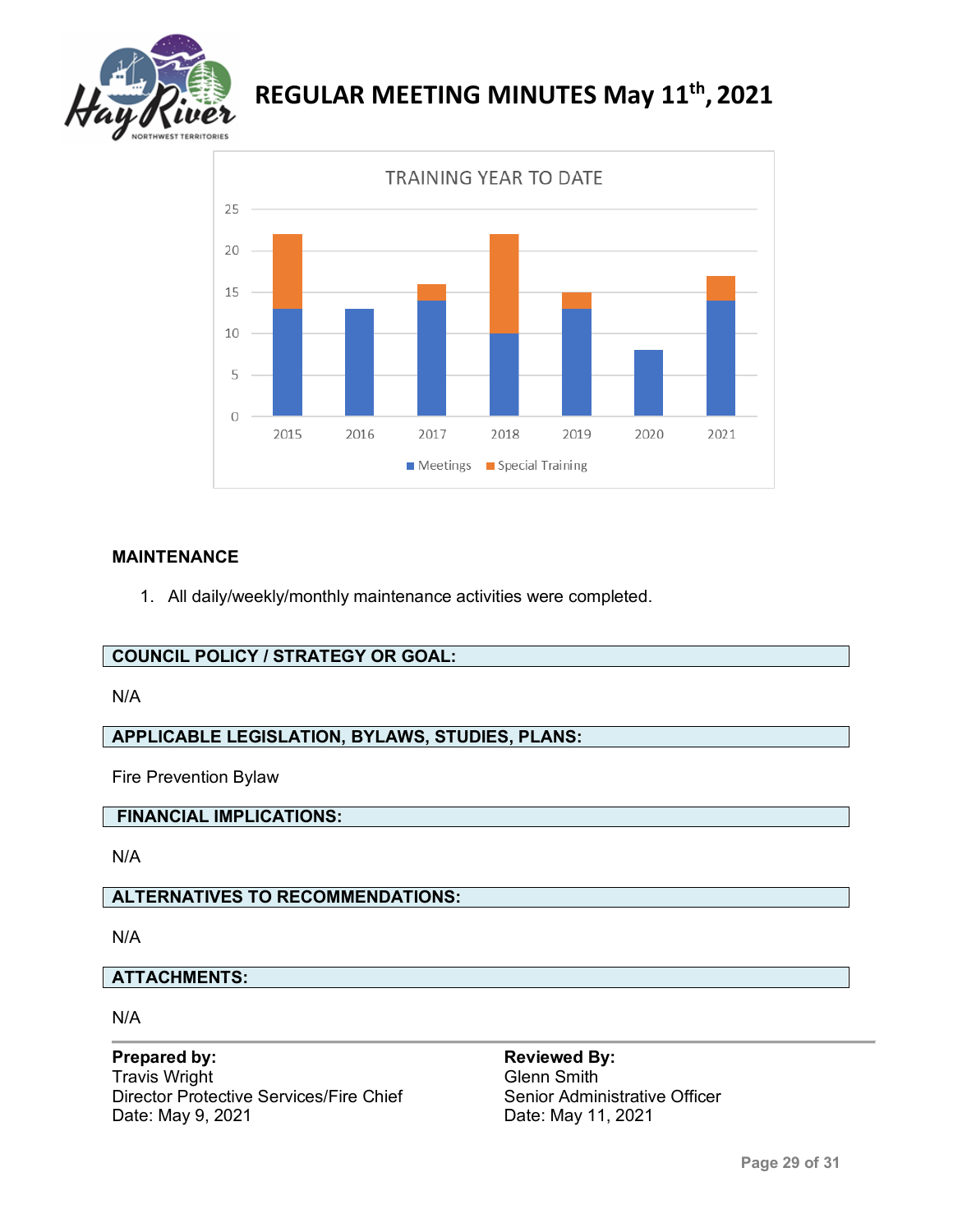

i. Excused Absence

### **RECOMMENDATION:**

### **#21-153 MOVED BY: DEPUTY MAYOR BOUCHARD SECONDED BY: CLLR GROENEWEGEN**

**THAT THE COUNCIL OF THE TOWN OF HAY RIVER excuses Cllr Dohey from the Regular Meeting of Council, Tuesday May 11th, 2021.** 

**CARRIED**

### **7. BYLAWS**

a) Bylaw 1786k– Utility Bylaw Amendment – Third and Final Reading

| #21-154 | <b>MOVED BY: CLLR WILLOWS</b>     |
|---------|-----------------------------------|
|         | <b>SECONDED BY: CLLR CHAMBERS</b> |

**CARRIED**

### b) Bylaw 2429/TAX/21 – Mill Rate Bylaw – First Reading

**#21-155 MOVED BY: DEPUTY MAYOR BOUCHARD SECONDED BY: CLLR WILLOWS**

**CARRIED**

### Bylaw 2429/TAX/21 – Mill Rate Bylaw – Second Reading

### **#21-156 MOVED BY: DEPUTY MAYOR BOUCHARD SECONDED BY: CLLR WILLOWS**

**CARRIED**

### **8. IN CAMERA**

**"Do you solemnly swear and sincerely affirm that you are alone and cannot be overheard while in camera?" Yes by all of Council** 

### **#21-157 MOVED BY: CLLR DUFORD SECONDED BY: DEPUTY MAYOR BOUCHARD**

**That the Council of the Town of Hay River move to In Camera at 7:20pm.**

**CARRIED**